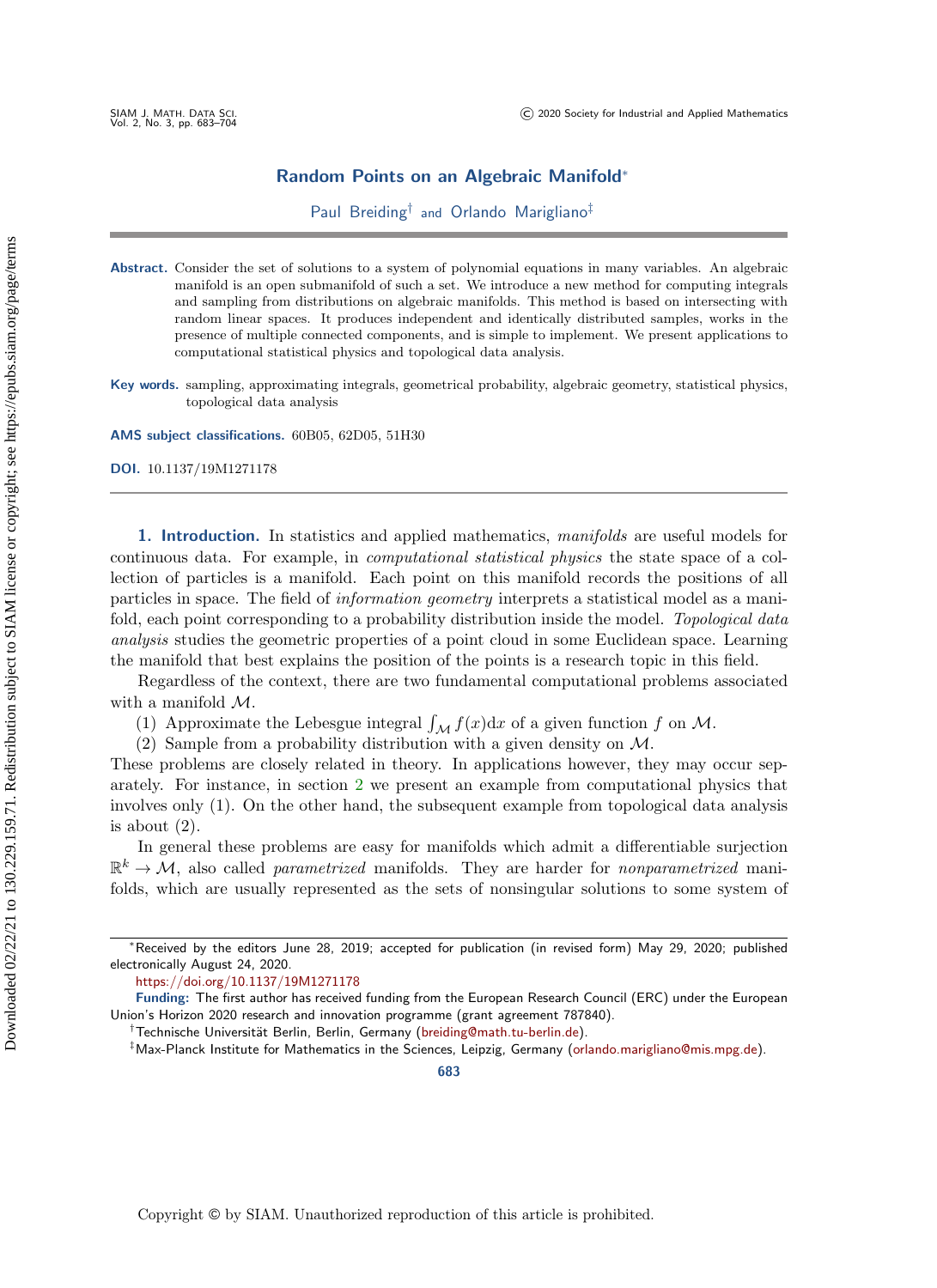differentiable implicit equations

<span id="page-1-0"></span>(1.1) 
$$
F_i(x) = 0 \quad (i = 1, ..., r).
$$

The standard techniques to solve (2) in the nonparametrized case involve moving randomly from one sample point on  $\cal{M}$  to the next nearby, and fall under the umbrella term of  $Markov$ chain Monte Carlo (MCMC) [\[12,](#page-20-0) [14,](#page-20-1) [15,](#page-20-2) [22,](#page-21-0) [26,](#page-21-1) [31,](#page-21-2) [33\]](#page-21-3).

In this paper, we present a new method that solves (1) and (2) when the functions  $F_i$ are polynomial. In simple terms, the method can be described as follows. First, we choose a random linear subspace of complementary dimension and calculate its intersection with  $\mathcal{M}$ . Since the implicit equations are polynomial, the intersection can be efficiently determined using numerical polynomial equation solvers [\[4,](#page-20-3) [10,](#page-20-4) [17,](#page-20-5) [34,](#page-21-4) [40\]](#page-21-5). The number of intersection points is finite and bounded by the *degree* of the system  $(1.1)$ . Next, if we want to solve  $(1)$ we evaluate a modified function  $\overline{f}$  at each intersection point, sum its values, and repeat the process to approximate the desired integral. Else if we want to solve (2), after a rejection step, we pick one of the intersection points at random to be our sample point. We then repeat the process to obtain more samples of the desired density.

Compared to MCMC sampling, our method has two main advantages. First, we have the option to generate points that are independent of each other. Second, the method is global in the sense that it also works when the manifold has multiple distinct connected components, and does not require picking a starting point  $x_0 \in \mathcal{M}$ .

The main theoretical result supporting the method is Theorem [1.1.](#page-2-0) It is in line with a series of classical results commonly known as *Crofton's formulas* or *kinematic formulas* [\[38\]](#page-21-6) that relate the volume of a manifold to the expected number of its intersection points with random linear spaces. Previous uses of such formulas in applications can be found in [\[8,](#page-20-6) [28,](#page-21-7) [29,](#page-21-8) [35\]](#page-21-9). Traditionally, one starts by sampling from the set of linear spaces intersecting a ball containing  $\mathcal M$ . Our contribution is to suggest an alternative sampling method for linear spaces  $\{ x \in \mathbb{R}^N | Ax = b \}$ , namely, by sampling  $(A, b)$  from the Gaussian distribution on  $\mathbb{R}^{n \times N} \times \mathbb{R}^n$ . We argue in section [7](#page-18-0) that our method is more exact and converges at least as quickly as the above.

Until this point, we have assumed that  $\cal{M}$  is the set of nonsingular solutions to an implicit system of polynomial equations [\(1.1\).](#page-1-0) In fact, our main theorem also holds for open submanifolds of such a set of solutions. We call them *algebraic manifolds*. Throughout this article we fix an *n*-dimensional algebraic manifold  $\mathcal M \subset \mathbb R^N$ .

To state our result, we fix a measurable function  $f : \mathcal{M} \rightarrow \mathbb{R}_{\geq 0}$  with finite integral over M. We define the auxiliary function  $\overline{f} : \mathbb{R}^{n \times N} \times \mathbb{R}^n \to \mathbb{R}$  as follows:

$$
\overline{f}(A,b) := \sum_{x \in \mathcal{M}:Ax=b} \frac{f(x)}{\alpha(x)}, \quad \text{ where } \quad \alpha(x) := \frac{\sqrt{1 + \langle x, \Pi_{N_x \mathcal{M}} \, x \rangle}}{(1 + \|x\|^2)^{\frac{n+1}{2}}} \frac{\Gamma\left(\frac{n+1}{2}\right)}{\sqrt{\pi}^{n+1}}
$$

and where  $\Pi_{N_x\mathcal{M}} : \mathbb{R}^N \to N_x\mathcal{M}$  denotes the orthogonal projection onto the normal space of  $\mathcal M$  at  $x \in \mathcal M$ . Note that this projection can be computed from the implicit equations for  $\mathcal M$ , because  $N_x\mathcal{M}$  is the row-span of the Jacobian matrix  $J(x) = [\frac{\partial F_i}{\partial x_j}(x)]_{1 \leq i \leq r, 1 \leq j \leq N}$ . Therefore, if  $Q \in \mathbb{R}^{N \times r}$  is the Q-factor from the QR-decomposition of  $J(x)^T$ , then we have  $N_x\mathcal{M} = QQ^T$ . This means that we can easily compute  $\overline{f}(A, b)$  from  $\mathcal{M} \cap \mathcal{L}_{A,b}$ .

Copyright © by SIAM. Unauthorized reproduction of this article is prohibited.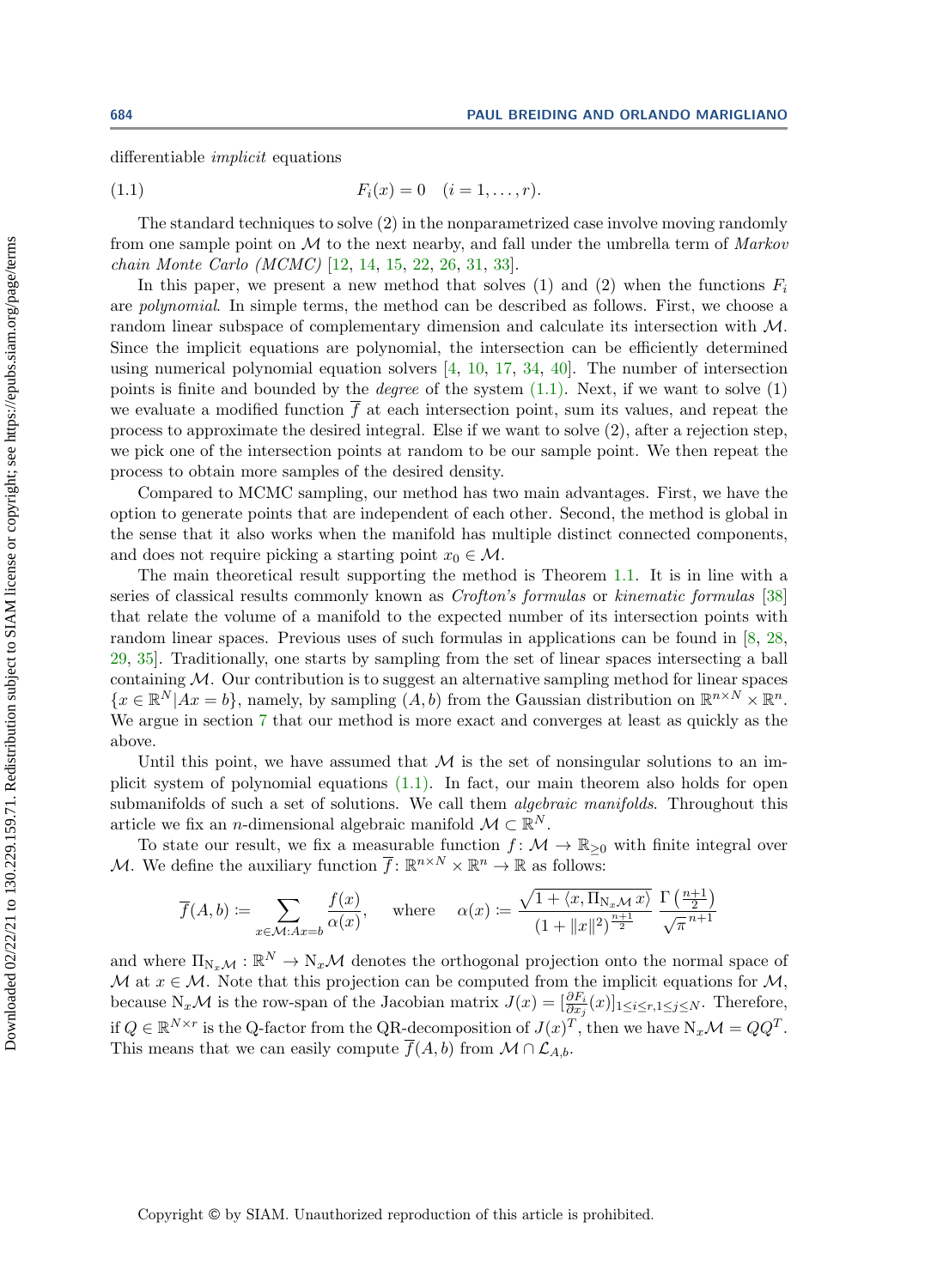## RANDOM POINTS ON AN ALGEBRAIC MANIFOLD 685

The operator  $f \mapsto \overline{f}$  allow us to state the following main result, making our new method precise.

<span id="page-2-0"></span>Theorem 1.1. Let  $\varphi (A, b)$  be the probability density for which the entries of  $(A, b) \in \mathbb{R}^{n \times N} \times$  $\mathbb{R}^n$  are independent and identically distributed (i.i.d.) standard Gaussian. In the notation introduced above

(1) the integral of f over M is the expected value of  $\overline{f}$ :

$$
\int_{\mathcal{M}} f(x) dx = \mathbb{E}_{(A,b)\sim\varphi} \overline{f}(A,b);
$$

(2) assume that  $f : \mathcal{M} \rightarrow \mathbb{R}$  is nonnegative and that  $\int_{\mathcal{M}} f(x) dx$  is positive and finite. Let  $X \in \mathcal{M}$  be the random variable obtained by choosing a pair  $(A, b) \in \mathbb{R}^{n \times N} \times \Bbb{R}^n$  with probability

$$
\psi(A,b):=\frac{\varphi(A,b)\,\overline{f}(A,b)}{\mathbb{E}_{\varphi}(\overline{f})}
$$

and choosing one of the finitely many points X of the intersection  $\mathcal{M} \cap \mathcal{L}_{A,b}$  with probability  $f(x) \alpha (x)^{-1} \overline{f}(A, b)^{-1}$ . Then X is distributed according to the scaled density  $\overline{f}(x)/(\int_{\mathcal M} f(x) \,\mathrm{d} x)$ associated with  $f(x)$ .

Using the formula for  $\alpha (x)$  we can already evaluate  $\overline{f}(A, b)$  for an integrable function f. Thus we can approximate the integral of  $f$  by computing the empirical mean

$$
E(f,k) = \frac{1}{k}(\overline{f}_1(A,b) + \cdots + \overline{f}_k(A,b))
$$

of a sample drawn from  $(A, b) \sim \varphi$ . The next lemma yields a bound for the rate of convergence of this approach. It is an application of Chebyshev's inequality and proved in section [5.](#page-15-0)

<span id="page-2-1"></span>Lemma 1.2. Assume that  $|f(x)|$  and  $||x||$  are bounded on M. Then, the variance  $\sigma^2(\overline{f})$  of  $\overline{f}(A, b)$  is finite and for  $\varepsilon > 0$  we have  $\text{Prob}\{ |E(f, k) - \int_{\mathcal{M}} f(x) dx | \geq \varepsilon \} \leq \frac{\sigma^2(\overline{f})}{\varepsilon^2 k}$  $\frac{\Gamma(f)}{\varepsilon^2 k}$ .

In [\(5.1\)](#page-15-1) we provide a deterministic bound for  $\sigma^2(\overline{f})$ , which involves the degree of the ambient variety of M and upper bounds for  $\| x\|$  and  $| f(x)|$  on M. In our experiments we also use the empirical variance  $s^2(\overline{f})$  of a sample for estimating  $\sigma^2(\overline{f})$ .

For sampling  $(A, b) \sim \psi$  in the second part of [Theorem 1.1](#page-2-0) we could use MCMC sampling. Note that this would employ MCMC sampling for the flat space  $\mathbb{R}^{n \times N} \times \mathbb{R}^n$ , which is easier than MCMC for nonlinear spaces like  $\cal{M}$ . Nevertheless, in this paper we use the simplest method for sampling  $\psi$ , namely, rejection sampling. This is used in the experiment section and explained in section [3.3.](#page-11-0)

1.1. Outline. In section [2](#page-3-0) of this paper, we show applications of this method to examples in topological data analysis and statistical physics. We discuss preliminaries for the proof of the main theorem in section [3](#page-8-0) and give the full proof in section [4.](#page-13-0) In section [5](#page-15-0) we prove [Lemma 1.2.](#page-2-1) We prove a variant of our theorems for projective algebraic manifolds in section [6.](#page-16-0) In section [7](#page-18-0) we review other methods that make use of a kinematic formula for sampling. Finally, in section [8](#page-19-0) we briefly discuss the limitations of our method and possible future work.

**1.2. Notation.** The Euclidean inner product on  $\mathbb{R}^N$  is  $\langle x, y \rangle := x^T y$  and the associated norm is  $||x|| := \sqrt{\langle x, x \rangle}$ . The unit sphere in  $\mathbb{R}^N$  is  $\mathbb{S}^{N-1} := \{ x \in \mathbb{R}^N : ||x|| = 1 \}$ . For a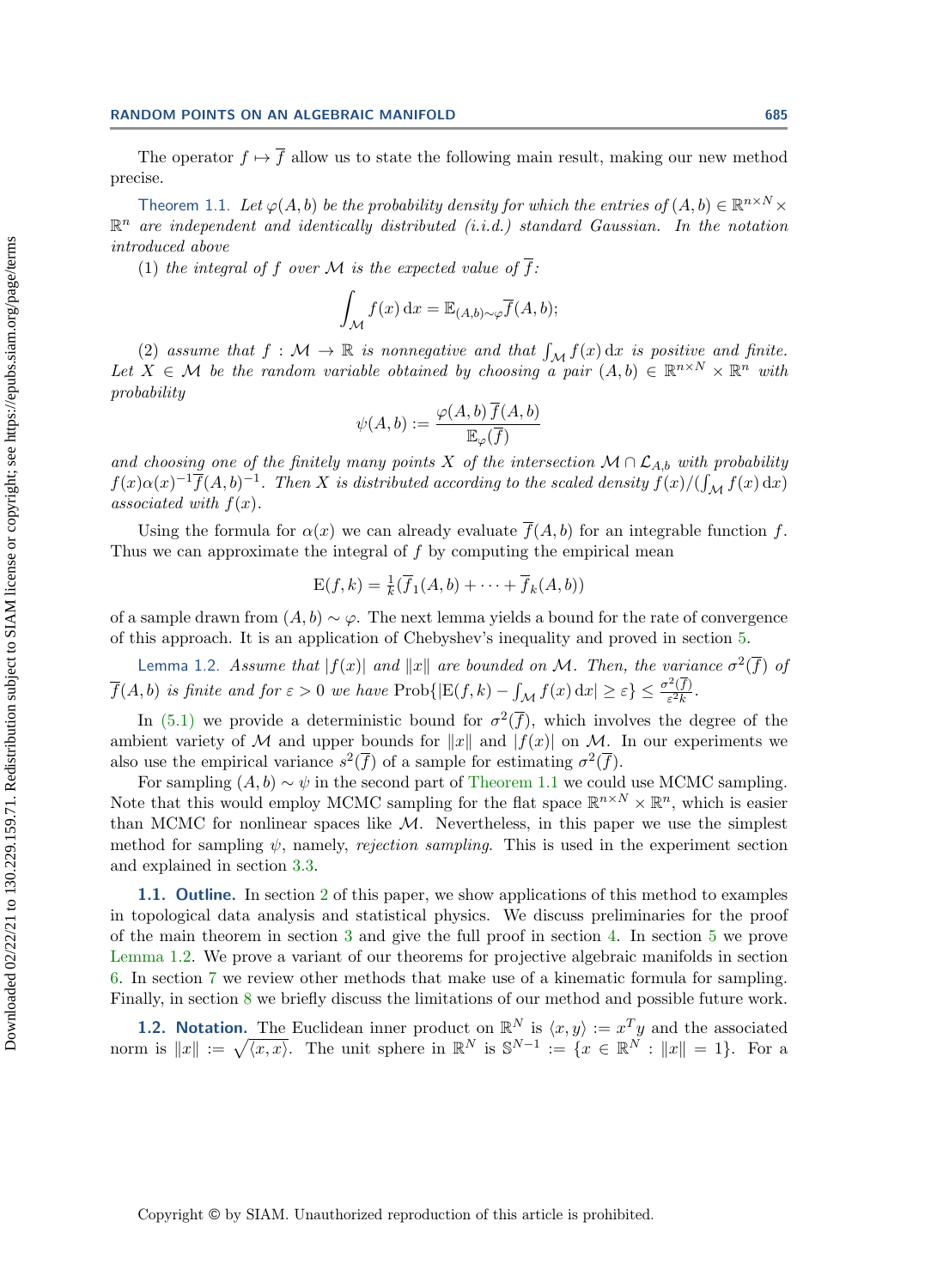<span id="page-3-2"></span>

Figure 2.1. Left picture: a sample of 200 points from the uniform distribution on the curve [\(2.1\)](#page-3-1). Right picture: a sample of 200 points from the uniform distribution scaled by  $e^{2y}$ .

function  $f : \mathcal{M} \rightarrow \mathcal{N}$  between manifolds we denote by  $D_x f$  the derivative of f at  $x \in \mathcal{M}$ . The tangent space of  $\mathcal M$  at x is denoted  $T_x\mathcal M$  and the normal space is N<sub>x</sub> $\mathcal M$ .

<span id="page-3-0"></span>2. Experiments. In this section we apply our main results to examples. All experiments have been performed on macOS 10.14.2 on a computer with Intel Core is 2.3 GHz (two cores) and 8 GB RAM memory. For computing the intersections with linear spaces, we use the numerical polynomial equation solver  $HomotopyContinuation$ . jl [\[10\]](#page-20-4). For plotting we use Matplotlib [\[25\]](#page-21-10). For sampling from the distribution  $\psi (A, b)$  we use rejection sampling as described in section [3.3.](#page-11-0)

<span id="page-3-1"></span>As a first simple example, we consider the plane curve  $\cal{M}$  given by the equation

(2.1) 
$$
x^4 + y^4 - 3x^2 - xy^2 - y + 1 = 0.
$$

We have vol $(\mathcal{M} ) = \mathbb{E}_{\varphi} (\bar{1}).$  We can therefore estimate the volume of the curve M by taking a sample of i.i.d. pairs  $(A, b)$  and computing the empirical mean  $E(1, k)$  of  $\overline{1}$  of the sample. A sample of  $k = 10^5$  yields  $E(1, k) = 11.2$ . In [Lemma 1.2](#page-2-1) we take  $\varepsilon = 0.1$  and the variance of the sample  $s^2$ , and get an upper bound of  $\frac{s^2}{s^2}$  $\frac{s^2}{\varepsilon^2 k} = 0.008$ . Therefore, we expect that 11.2 is a good approximation of the true volume. We can also take the deterministic upper bound from  $(5.1)$ for the variance  $\sigma^2$  of  $\overline{1}$ . Here, we take  $\sup_{x \in \mathcal{M}} ||x|| = \sqrt{8}$ . To get an estimate with accuracy at least  $\varepsilon = 0.1$  with probability at least 0.9 we need a sample of size  $k \geq \frac{\sigma^2}{\varepsilon^2}$  $\frac{\sigma^2}{\varepsilon^2 \cdot 0.9} \geq 1421300.$ Taking such a sample size we get an estimated volume of  $\approx 11.217$ . The code that produced this result is available at [\[2\]](#page-20-7).

Next, we use the second part of [Theorem 1.1](#page-2-0) to generate random samples on  $\mathcal{M}$ ; code is available at [\[3\]](#page-20-8). We show in the left picture of [Figure 2.1](#page-3-2) a sample of 200 points drawn uniformly from the curve. The right picture shows 200 points drawn from the density given by the normalization of  $f(x, y) = e^{2y}$ . As can be seen from the pictures the points drawn from the second distribution concentrate in the upper half of  $\mathcal{M}$ , whereas points from the first distribution spread equally around the curve. This experiment also shows how our method generates global samples. The curve has more than one connected component, which is not an obstacle for our method.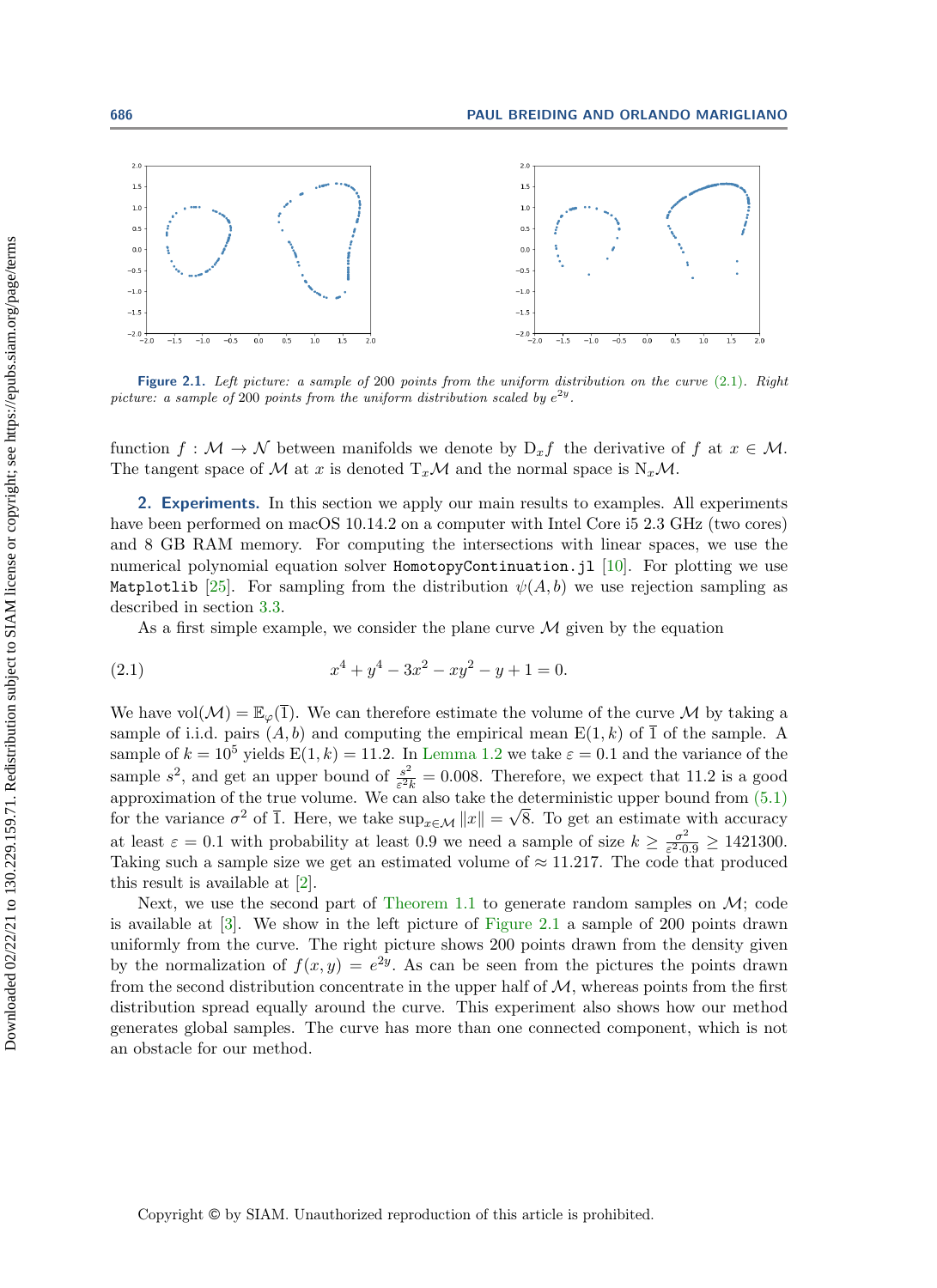<span id="page-4-1"></span>

Figure 2.2. The blue points are a sample of 1569 points from the complex Trott curve [\(2.2\)](#page-4-0) seen as a variety in  $\mathbb{R}^4$  projected to  $\mathbb{R}^3$ . The orange points are a sample of 1259 points from the real part of the Trott curve.

Our method is particularly appealing for hypersurfaces like [\(2.1\)](#page-3-1) because intersecting a hypersurface with a linear space of dimension 1 reduces to solving a single univariate polynomial equation. This can be done very efficiently, for instance, using the algorithm from [\[39\]](#page-21-11), and so for hypersurfaces we can easily generate large sample sets.

The pictures suggest we use sampling for visualization. For instance, we can visualize a semialgebraic piece of the complex and real part of the *Trott curve T*, defined by the equation

<span id="page-4-0"></span>(2.2) 
$$
144(x_1^4 + x_2^4) - 225(x_1^2 + x_2^2) + 350x_1^2x_2^2 + 81 = 0.
$$

The associated complex variety in  $\Bbb C^2$  can be seen as a real variety  $T_\Bbb C$  in  $\Bbb R^4$ . We sample from the real Trott curve T and the complex Trott curve  $T_\mathbb{C}$  intersected with the box  $-1.5 <$ Real $(x_1)$ , Imag $(x_1)$ , Real $(x_2)$ , Imag $(x_2)$  < 1.5. Then, we take a random projection  $\mathbb{R}^4 \to \mathbb{R}^3$ to obtain a sample in  $\mathbb{R}^3$  (the projected sample is *not* uniform on the projected semialgebraic variety). The outcome of this experiment is shown in [Figure 2.2.](#page-4-1)

2.1. Application to statistical physics. In this section we want to apply [Theorem 1.1](#page-2-0) to study a physical system of N particles  $q = (q_1, \ldots, q_N) \in \mathcal{M}$ , where  $\mathcal{M} \subseteq (\Bbb R^3)^N$  is the manifold that models the spacial constraints of the  $q_i$ . In our example we have  $N = 6$  and the  $q_i$  are the spacial positions of carbon atoms in a *cyclohexane molecule*. The constraints of this molecule are the following algebraic equations:

<span id="page-4-2"></span>
$$
(2.3) \quad \mathcal{M} = \{q = (q_1, \ldots, q_6) \in (\mathbb{R}^3)^6 \mid ||q_1 - q_2||^2 = \cdots = ||q_5 - q_6||^2 = ||q_6 - q_1||^2 = c^2\},\
$$

where c is the bond length between two neighboring atoms (the vectors  $q_i - q_{i+1}$  are called bonds). In our example we take  $c^2 = 1$  (unitless). Due to rotational and translational invariance of the equations we define  $q_1$  to be the origin,  $q_6 = (c, 0, 0)$ , and  $q_5$  to be rotated, such that its last entry is equal to zero. We thus have 11 variables.

Lelièvre, Rousset, and Stoltz  $[32]$  write "In the framework of statistical physics, macroscopic quantities of interest are written as averages over [...] probability measures on all the admissible microscopic configurations." As the probability measure we take the canonical en-semble [\[32\]](#page-21-12). If  $E(q)$  denotes the total energy of a configuation q, the density in the canonical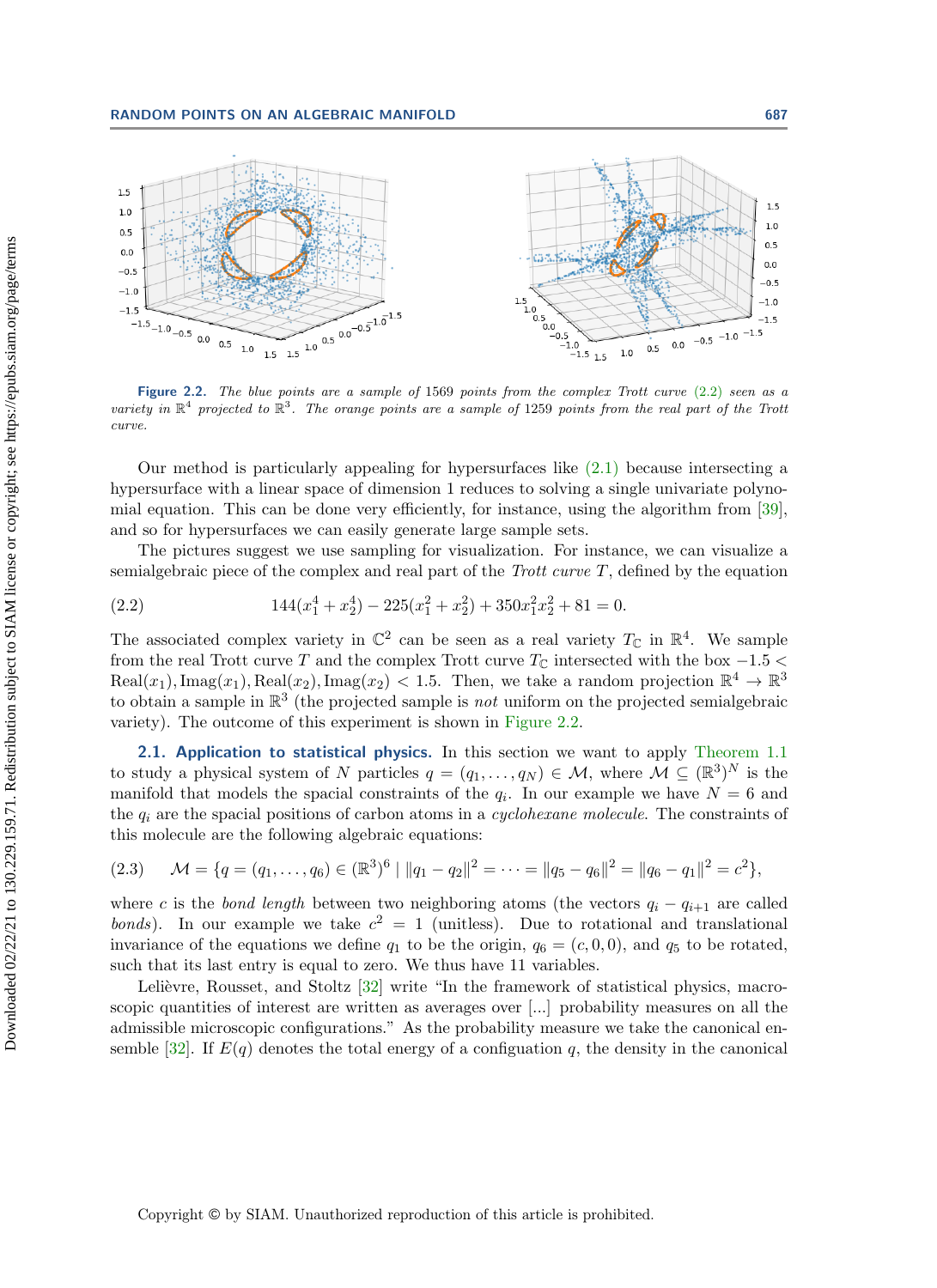ensemble is proportional to  $f(q) = e^{-E(q)}$ . That is, a configuration is most likely to appear when its energy is minimal. We model the energy of a molecule using an interaction potential, namely, the Lennard-Jones potential  $V(r) = \frac{1}{4}(\frac{c}{r})$  $(\frac{c}{r})^{12} - \frac{1}{2}$  $rac{1}{2}$  ( $rac{c}{r}$  $(\frac{c}{r})^6$ ; see, e.g., [\[32,](#page-21-12) equation (1.5)]. Then, the energy function of a system is

$$
E(q) = \sum_{1 \leq i < j \leq N} V(||q_i - q_j||).
$$

In this example we consider as the quantity the average angle between neighboring bonds  $q_{i-1} - q_i$  and  $q_{i+1} - q_i$ :

$$
\theta(q) = \frac{\angle (q_6 - q_1, q_2 - q_1) + \cdots + \angle (q_5 - q_6, q_1 - q_6)}{6},
$$

where  $\angle (b_1, b_2) := \arccos \frac{\langle b_1, b_2\rangle}{\| b_1\| \| b_2\|}$ . We compute the macroscopic state of  $\theta (q)$  by determining its distribution  $\text{Prob}\{ \theta (q) = \theta_0\} = \frac{1}{H}$  $\frac{1}{H}\int_{\theta(q)=\theta_0}f(q)\mathrm{d}q$ , where  $H=\int_Vf(q)\mathrm{d}q$  is the normalizing constant. For comparing the probabilities of different values for  $\theta$  it suffices to compute

$$
\rho(\theta_0) = \int_{\theta(q) = \theta_0} f(q) \mathrm{d}q.
$$

We approximate this integral as  $\rho (\theta_0) \approx \frac{\mu_1(\theta_0)}{\mu_2(\theta_0)}$  $\frac{\mu_1(\theta_0)}{\mu_2(\theta_0)}$ , where

$$
\mu_1(\theta_0) = \int_{\substack{\theta(q) > \theta_0 - \Delta\theta \\ \theta(q) < \theta_0 + \Delta\theta}} f(q) dq \text{ and } \mu_2(\theta_0) = \int_{\substack{\theta(q) > \theta_0 - \Delta\theta \\ \theta(q) < \theta_0 + \Delta\theta}} 1 dq
$$

for some  $\Delta \theta > 0$  (in our experiment we take  $\Delta \theta = 3\degree$ ), and we approximate both  $\mu_1(\theta_0)$ and  $\mu_2(\theta_0)$  for several values of  $\theta$  by their empirical means  $E(f, k)$  and  $E(1, k)$ , and using [Theorem 1.1.](#page-2-0) We take  $k = 10^4$  samples, respectively. The code for this is available at [\[1\]](#page-20-9).

Figure [2.3](#page-6-0) shows both the values of the empirical means in the logarithmic scale and the ratio of  $\mu_1(\theta_0)$  and  $\mu_2(\theta_0)$ .

The left picture shows the approximations of  $\mu_1(\theta_0)$  and  $\mu_2(\theta_0)$  by the empirical means  $E(f, k)$  and  $E(1, k)$ . Both integrals were approximated independently, each by an empirical mean obtained from  $10^4$  intersections with linear spaces. The right picture shows the ratio of the empirical means, which approximate  $\rho (\theta_0)$ .

How good is our estimate? From the plot above we can deduce that  $\varepsilon = 10^2$  is a good accuracy for both  $\mu_1(\theta_0)$  and  $\mu_2(\theta_0)$ . Using the variances  $s_1^2$  and  $s_2^2$  of the samples, respectively, we get  $\frac{s_1^2}{\varepsilon^2 k} \leq 0.002$  and  $\frac{s_2^2}{\varepsilon^2 k} \leq 0.002$ . Hence, by [Lemma 1.2](#page-2-1) we expect that the probability that the empirical mean  $E(f, k)$  deviates from  $\mu_1(\theta_0)$  by more than  $\varepsilon$  and that the probability that  $E(1, k)$  deviates from  $\mu_2(\theta_0)$  by more than  $\varepsilon$  are both at most 0.2\%. We conclude that our approximation of  $\rho (\theta ) = H$  Prob $\{ \theta (q) = \theta_0\}$  is a good approximation.

In fact, [Figure 2.3](#page-6-0) shows a peak at around  $\theta = 114^\circ$ . It is known that the total energy of the cyclohexane system is minimized when all angles between consecutive bonds achieve 110.9°; see [\[11,](#page-20-10) Chapter 2]. Therefore, our experiment truly gives a good approximation of the molecular geometry of cyclohexane. An example where all the angles between consecutive bonds are  $110.9^\circ$  is shown in [Figure 2.4.](#page-6-1)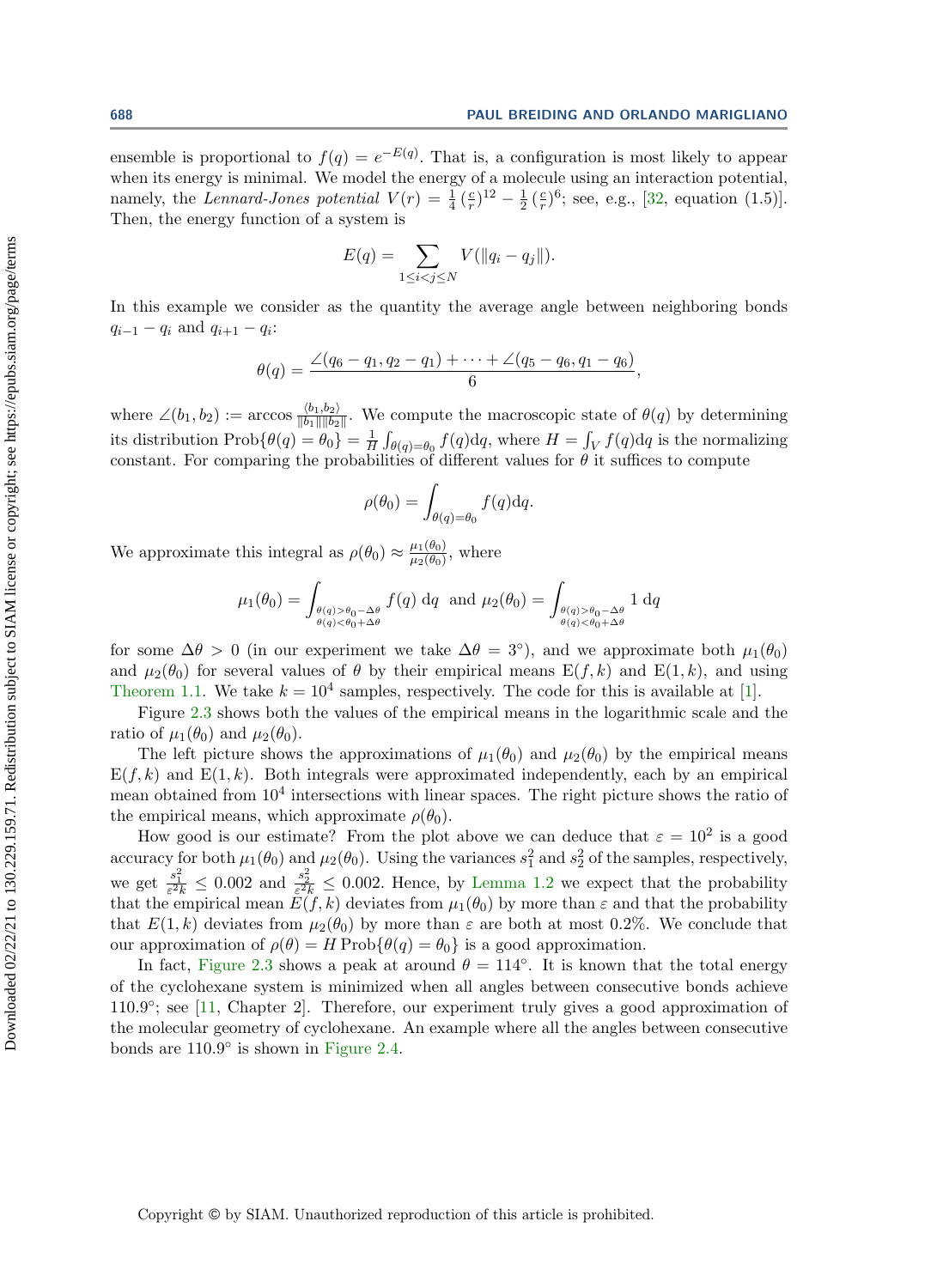<span id="page-6-0"></span>

<span id="page-6-1"></span>Figure 2.3. The left picture shows the approximations of  $\mu_1(\theta_0)$  and  $\mu_2(\theta_0)$  by the empirical means E(f, k) and  $E(1, k)$ . Both integrals were approximated independently, each by an empirical mean obtained from  $10^4$ intersections with linear spaces. The right picture shows the ratio of the empirical means, which approximate  $\rho (\theta_0)$ .



Figure 2.4. The picture shows a point from the variety  $(2.3)$ , for which the angles between two consecutive bonds are all equal to  $110.9^{\circ}$  degrees. This configuration is also known as the "chair" [\[9\]](#page-20-11).

2.2. Application to topological data analysis. We believe that [Theorem 1.1](#page-2-0) will be useful for researchers working in topological data analysis using persistent homology (PH). PH is a tool to estimate the homology groups of a topological space from a finite point sample. The underlying idea is as follows: for varying  $t$ , put a ball of radius  $t$  around each point and compute the homology of the union of those balls. One then looks at topological features that persist for large intervals in  $t$ . It is intuitively clear that the point sample should be large enough to capture all of the topological information of its underlying space and, on the other hand, the sample should be small enough to remain feasible for computations. Dufresne et al. [\[18\]](#page-20-12) comment "Both the theoretical framework for the PH pipeline and its computational costs drive the requirements of a suitable sampling algorithm." (For an explanation of the PH pipeline, see [\[18,](#page-20-12) section 2] and the references therein.) They develop an algorithm that takes as input a denseness parameter  $\epsilon$  and outputs a sample where each point has at most distance  $\epsilon$  to its nearest neighbor. At the same time, their method is trying to keep the sample size as small as possible. In the context of topological data analysis we see our algorithm as an alternative to [\[18\]](#page-20-12).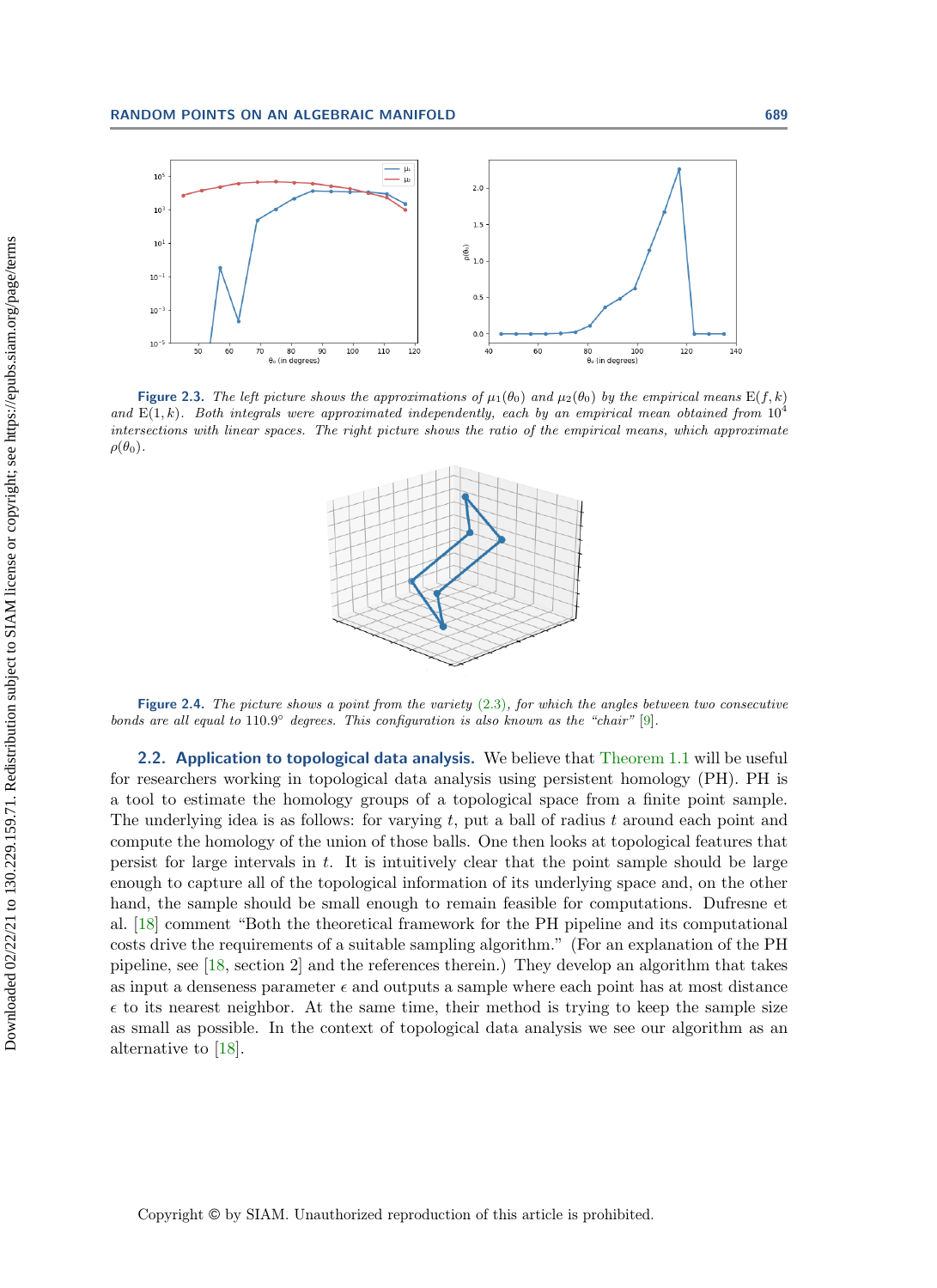<span id="page-7-1"></span>

Figure 2.5. The left picture shows a sample of 386 points from the variety [\(2.4\)](#page-7-0). The right picture shows the corresponding persistence diagram.

In the following we use [Theorem 1.1](#page-2-0) for generating samples as input for the PH pipeline from [\[18\]](#page-20-12). The output of this pipeline is a *persistence diagram*. It shows the appearance and the vanishing of topological features in a 2-dimensional plot. Each point in the plot corresponds to an *i*-dimensional "hole," where the x-coordinate represents the time  $t$  when the hole appears, and the y-coordinate is the time when it vanishes. Points that are far from the line  $x = y$  should be interpreted as signals coming from the underlying space. The number of those points is used as an estimator for the Betti number  $\beta_i$ . For computing persistence diagrams we use Ripser [\[5\]](#page-20-13).

<span id="page-7-0"></span>First, we consider two toy examples from [\[18,](#page-20-12) section 5]: the surface  $S_1$  is given by

$$
(2.4) \ 4x_1^4 + 7x_2^4 + 3x_3^4 - 3 - 8x_1^3 + 2x_1^2x_2 - 4x_1^2 - 8x_1x_2^2 - 5x_1x_2 + 8x_1 - 6x_2^3 + 8x_2^2 + 4x_2 = 0.
$$

[Figure 2.5](#page-7-1) shows a sample of 386 points from the uniform distribution on  $S_1$ . The associated persistence diagram suggest one connected component, two 1-dimensional and two 2-dimensional holes. The latter two come from two sphere-like features of the variety. The outcome is similar to the diagram from [\[18,](#page-20-12) Figure 6]. Considering that the diagram in this reference was computed using 1500 points [\[20\]](#page-21-13), we think that the quality of our diagram is good.

The second example is the surface  $S_2$  given by

$$
144(x_1^4 + x_2^4) - 225(x_1^2 + x_2^2)x_3^2 + 350x_1^2x_2^2 + 81x_3^4 + x_1^3 + 7x_1^2x_2 + 3(x_1^2 + x_1x_2^2) - 4x_1 - 5(x_2^3 - x_2^2 - x_2) = 0.
$$

[Figure 2.6](#page-8-1) shows a sample of 651 points from the uniform distribution on  $\mathcal{S}_2$ . The persistence diagram on the right suggest one or five connected components. The true answer is five connected components. The diagram from [\[18,](#page-20-12) Figure 6] captures the correct homology more clearly, but was generated from a sample of 10000 points [\[20\]](#page-21-13).

The next example is from a specific application in kinematics. We quote [\[18,](#page-20-12) section 5.3] ``Consider a regular pentagon in the plane consisting of links with unit length, and with one of the links fixed to lie along the x-axis with leftmost point at  $(0, 0)$ . The set of all possible configurations of this regular pentagon is a real algebraic variety."" The equations of the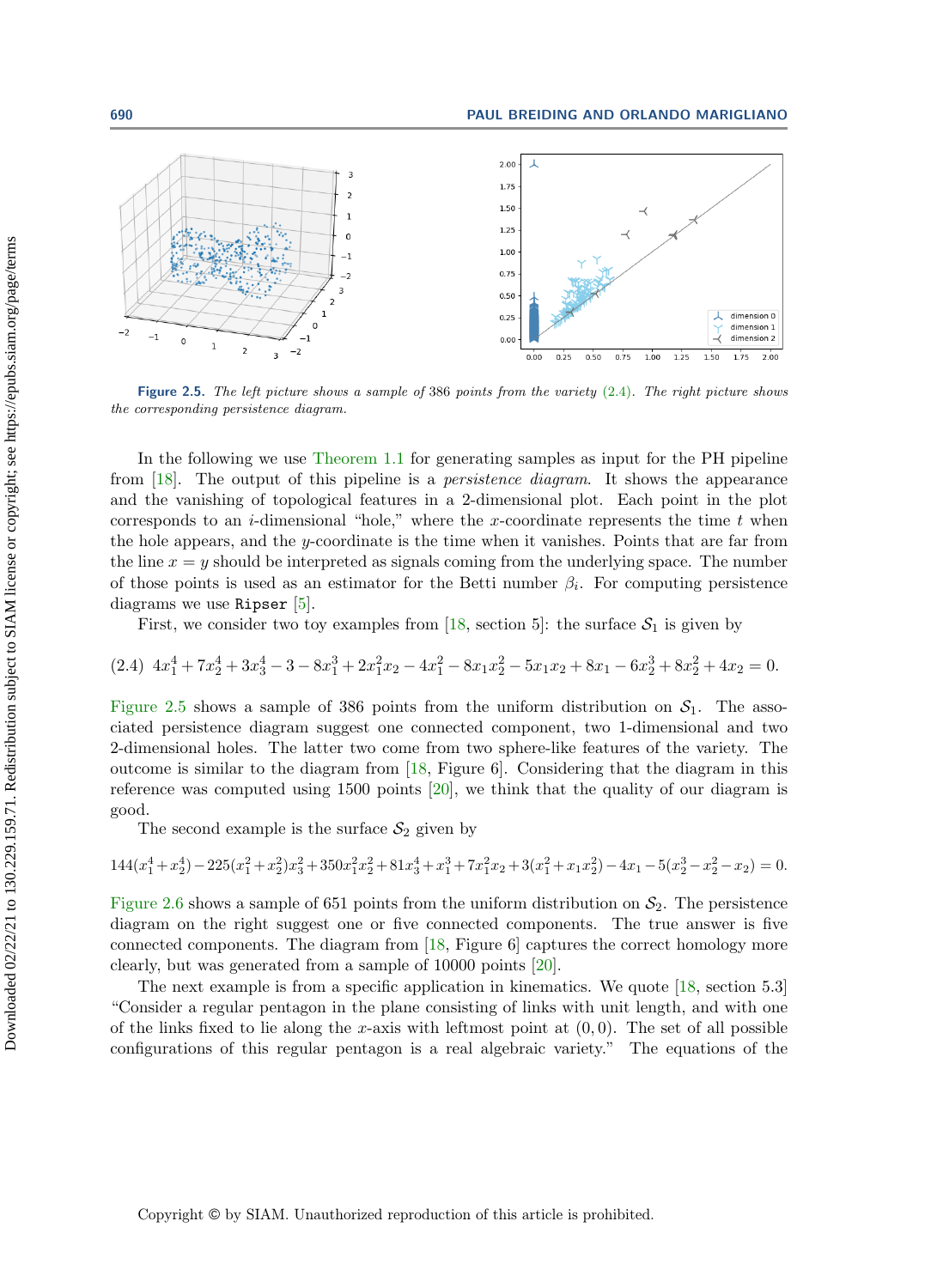<span id="page-8-1"></span>

<span id="page-8-3"></span>Figure 2.6. The left picture shows a sample of 651 points from the variety  $S_2$ . The right picture shows the corresponding persistence diagram.



Figure 2.7. The picture shows the persistence diagram of a sample of 1400 points from the variety given  $by (2.5).$  $by (2.5).$  $by (2.5).$ 

configuration space are

<span id="page-8-2"></span>
$$
(2.5) \ (x_1 + x_2 + x_3)^2 + (1 + x_4 + x_5 + x_6)^2 - 1 = 0, \ x_1^2 + x_4^2 = 1, \ x_2^2 + x_5^2 = 1, \ x_3^2 + x_6^2 = 1.
$$

Here, the zeroth homology is of particular importance because, if the variety is connected, ``the mechanism has one assembly mode which can be continuously deformed to all possible configurations" [\[18\]](#page-20-12). [Figure 2.7](#page-8-3) shows the persistence diagram of a sample of  $1400$  points from the configuration space. It suggests that the variety indeed has only one connected component. We moreover observe eigth holes of dimension 1 and one or three 2-dimensional holes. The correct Betti numbers are  $\beta_0 = 1, \beta = 1 = 8, \beta_2 = 1$ ; see [\[21\]](#page-21-14).

<span id="page-8-0"></span>3. Preliminaries. In this section we first define the degree of a real algebraic variety and explain why the number of intersection points of  $\cal{M}$  with a linear space of the right codimension does not exceed the degree of its ambient variety. Then, we recall the coarea formula of integration and discuss some consequences. Finally, we explain how to sample from  $\psi (A, b)$  using rejection sampling and we prove an algorithm for sampling  $\mathcal{L}_{A,b}$  in implicit form.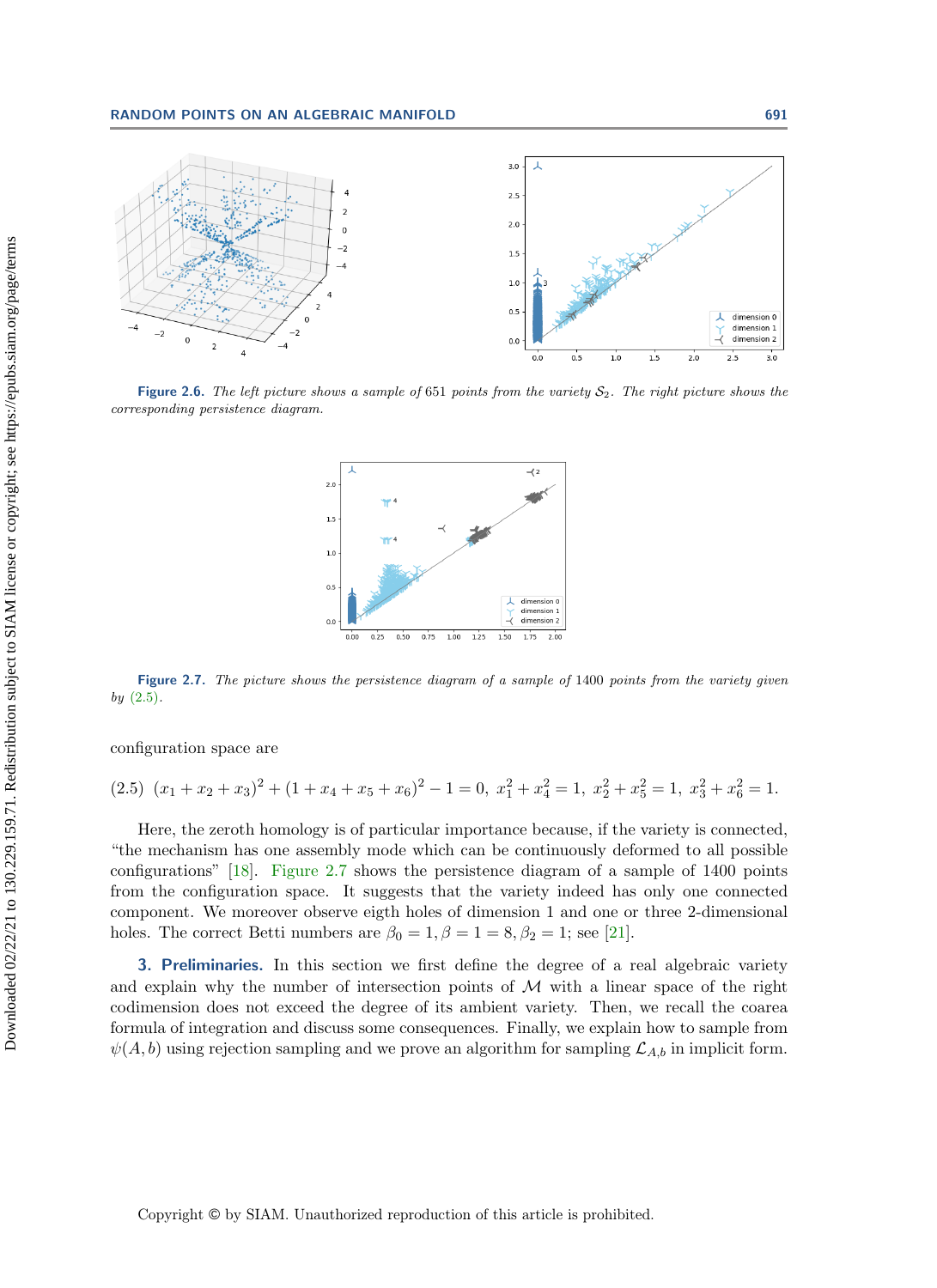**3.1. Real algebraic varieties.** For the purpose of this paper, a (real, affine) *algebraic* variety is a subset  $V$  of  $\mathbb{R}^N$  such that there exists a set of polynomials  $F_1, \ldots, F_k$  in N variables such that  $\mathcal V$  is their set of common zeros. All varieties have a *dimension* and a degree. The dimension of  $\mathcal V$  is defined as the dimension of its subspace of nonsingular points  $\mathcal{V}_0$ , which is a manifold. For the degree we give a definition in the following steps.

An algebraic variety  $\mathcal V$  in  $\Bbb R^N$  is homogeneous if for all  $t \in \Bbb R \setminus \{ 0\}$  and  $x \in \mathcal V$  we have  $tx \in \mathcal{V}$ . Homogeneous varieties are precisely the ones where we can choose the  $F_i$  above to be homogenous polynomials. Naturally, homogeneous varieties live in the  $(N-1)$ -dimensional real projective space  $\mathbb{P}^{N-1}$ . This space is defined as the set  $(\mathbb{R}^N \setminus \{0\})/\sim$ , where  $x \sim y$  if x and y are collinear. It comes with a canonical projection map  $p: (\mathbb{R}^N \setminus 0) \to \mathbb{P}^{N-1}$ . Then, a projective variety is defined as the image of a homogeneous variety  $\mathcal V$  under p. Its dimension is dim  $\mathcal V$  - 1.

Similarly, we define *complex affine*, homogeneous, and projective varieties by replacing  $\mathbb{R}$ with  $\mathbb C$  in the previous definitions. We can pass from real to complex varieties as follows. Let  $\mathcal V \subset \mathbb R^N$  be a real affine variety. Its *complexification*  $\mathcal V_{\mathbb C}$  is defined as the complex affine variety

 $\mathcal V_{\Bbb C} := \{ x \in \Bbb C^n : f(x) = 0 \text{ for all real polynomials } f \text{ vanishing on } \mathcal V \}.$ 

The "all" is crucial here. Consider, for instance, the variety in  $\Bbb R^2$  defined by  $x_1^2 + x_2^2 =$ 0. Obviously, this variety is a single point  $\{ (0, 0) \}$ , but  $\{ x \in \Bbb C^2 : x_1^2 + x_2^2 = 0 \} =$  $\{ (t, \sqrt{-1} t) : t \in \mathbb{C} \}$  is one dimensional. Nevertheless, the polynomials  $x_1 = 0, x_2 = 0$  also vanish on  $\{ (0, 0)\}$  and so the complexification of  $\mathcal{V} = \{ (0, 0)\}$  is  $\mathcal{V}_{\mathbb{C}} = \{ (0, 0)\}$ . The following lemma is important.

<span id="page-9-0"></span>Lemma 3.1 (see [\[41,](#page-21-15) Lemma 8]). The real dimension of  $\mathcal V$  and the complex dimension of its complexification  $\mathcal{V}_{\mathbb{C}}$  agree.

The *Grassmannian* is a smooth algebraic variety  $G(k, \mathbb{C}^N)$  that parametrizes linear subspaces of  $\mathbb C^N$  of dimension k. Furthermore, k-dimensional affine-linear subspaces of  $\mathbb C^N$  can be seen as  $(k+1)$ -dimensional linear subspaces of  $\mathbb C^{N+1}$  and are parametrized by the *affine* Grassmannian  $G_{\mathrm{Aff}}(k, \mathbb C^N)$ . A projective linear space of dimension k is the image of a linear space  $\mathcal L \in G(k + 1, \mathbb C^N)$  under the projection p. This motivates us to define the projective Grassmannian as  $\mathrm{G}(k, \mathbb{P}^{N-1}) \coloneqq \{ p(\mathcal{L}) : \mathcal{L} \in \mathrm{G}(k + 1, \mathbb{C}^N) \}.$ 

Now, we have gathered all the material to give a precise definition of the degree: let  $\mathcal{V} \subset \mathbb{P}_{\mathbb{C}}^{N-1}$  be a complex projective variety of dimension n. There exists a unique natural number d and a lower-dimensional subvariety W of  $G(N - n, \Bbb P^{N-1})$  with the property that for all linear spaces  $\mathcal{L} \in G(N - n, \mathbb{P}^{N-1}) \setminus \mathcal{W}$  the intersection  $\mathcal{V} \cap \mathcal{L}$  consists of d distinct points [\[23,](#page-21-16) section 18]. Furthermore, the number of such intersection points only decreases when  $\mathcal{L} \in \mathcal{W}$ . This number d is called the degree of the projective variety  $\mathcal{V}$ . The degree of a complex affine variety  $\mathcal V \subset \mathbb C^N$  is defined as the degree of the smallest projective variety containing the image of  $\mathcal V$  under the embedding  $\mathbb C^N \hookrightarrow \mathbb P^N_{\mathbb C}$  sending x to  $p([1, x])$ .

The definition of degree of complex varieties is standard in algebraic geometry. In this article, however, we are solely dealing with real varieties. We therefore make the following definition, which is not standard in the literature, but which fits in our setting.

Definition 3.2. The degree of a real affine variety  $\mathcal V$  is the degree of its complexification. The degree of a real projective variety  $\mathcal V$  is the degree of the image of the complexification of  $p^{-1}(\mathcal{V})$  under p.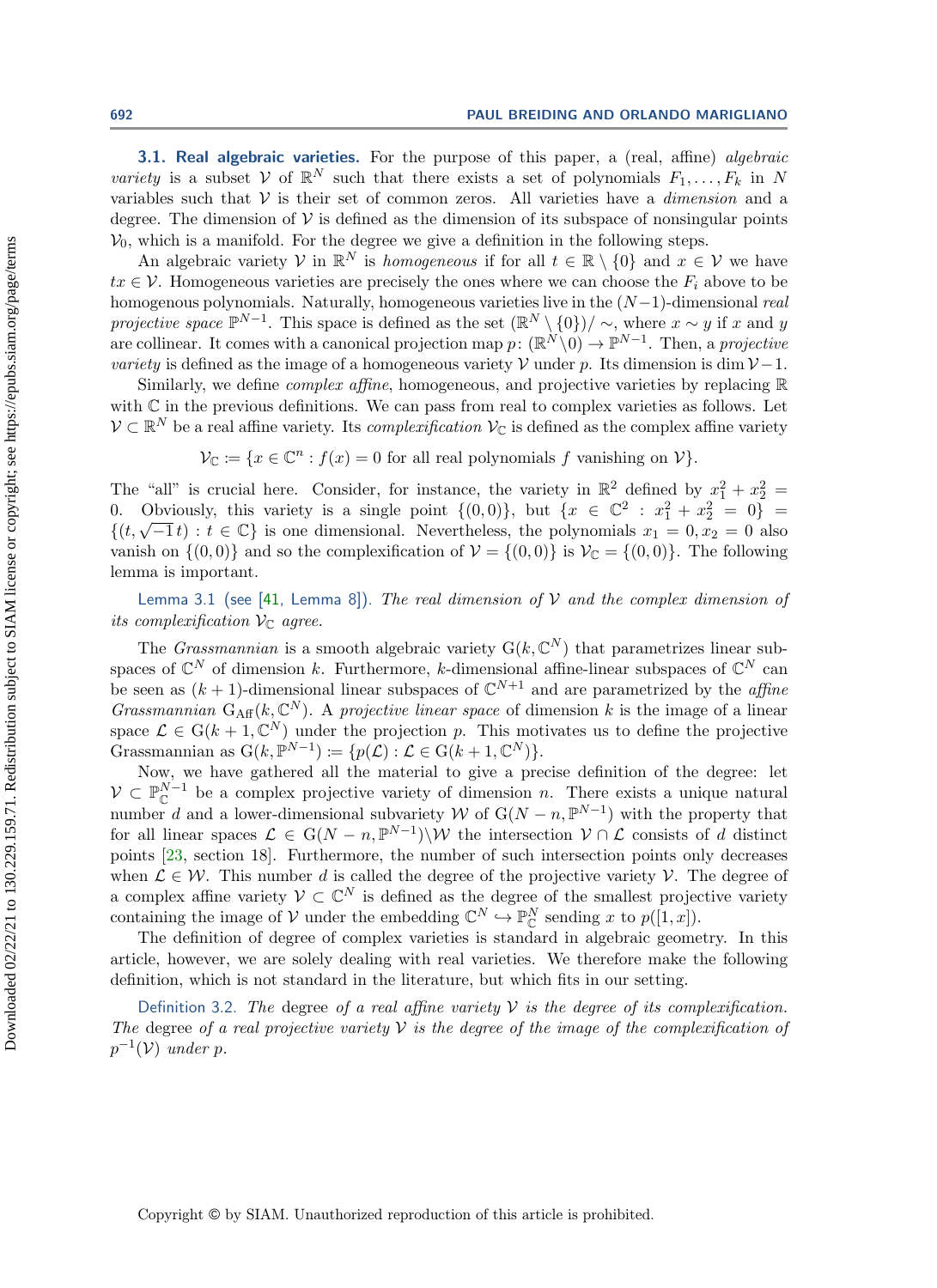Using [Lemma 3.1](#page-9-0) we make the following conclusions, after passing from the Grassmannians  $\mathrm{G}_{\mathrm{Aff}}(N - n, \mathbb R^N)$  and  $\mathrm{G}(N - n, \mathbb R^N)$  to the parameter spaces  $\mathbb R^{n \times N} \times \mathbb R^n$  and  $\mathbb R^{n \times N}$ .

Lemma 3.3. Let  $\mathcal V \subset \mathbb R^N$  be an affine variety of dimension n and degree d. Except for a lower-dimensional subset of  $\mathbb{R}^{n \times N} \times \Bbb{R}^N$ , all affine linear  $\mathcal{L}_{A,b} = \{x \in \Bbb{R}^N : Ax = b\} \subset \Bbb{R}^N$ intersect  $\mathcal V$  in at most d many points.

Let  $V \subset \Bbb P^{N-1}$  be a projective variety of dimension n and degree d. Except for a lowerdimensional subset of  $\mathbb{R}^{n \times N}$ , all linear subspaces  $\mathcal{L}_A = \{ x \in \mathbb{P}^{N-1} : Ax = 0 \} \subset \mathbb{P}^{N-1}$  intersect  $\mathcal V$  in at most d many points.

**3.2. The coarea formula.** The *coarea formula of integration* is a key ingredient in the proof of the main theorems. This formula says how integrals transform under smooth maps. A well-known special case is integration by substitution. The coarea formula generalizes this from integrals defined on the real line to integrals defined on differentiable manifolds.

Let  $\mathcal{M}, \mathcal{N}$  be Riemannian manifolds and dv, dw be the respective volume forms. Furthermore, let  $h : \mathcal{M} \rightarrow \mathcal{N}$  be a smooth map. A point  $v \in \mathcal{M}$  is called a *regular point of h* if  $D_v h$ is surjective. Note that a necessary condition for regular points to exist is dim  $\mathcal{M} \geq \dim \mathcal{N}$ .

For any  $v \in \mathcal{M}$  the Riemannian metric on  $\mathcal{M}$  defines orthogonality on  $T_v\mathcal{M}$ . For a regular point v of h this implies that the restriction of  $D_v h$  to the orthogonal complement of its kernel is a linear isomorphism. The absolute value of the determinant of that isomorphism is the normal Jacobian of h at v. Let us summarize this in a definition.

Definition 3.4. Let  $h : \mathcal{M} \rightarrow \mathcal{N}$  be a smooth map and  $v \in \mathcal{M}$  be a regular point of h. Let  $(\cdot )^{\perp}$  denote the orthogonal complement. The normal Jacobian of h at v is defined as

$$
NJ(h, v) := \left| \det \left( D_v h \, |_{(\ker D_v h)^{\perp}} \right) \right|.
$$

We also need the following theorem (see, e.g., [\[13,](#page-20-14) Theorem A.9]).

Theorem 3.5. Let  $\mathcal{M}, \mathcal{N}$  be smooth manifolds with dim  $\mathcal{M} \geq \dim \mathcal{N}$  and let  $h : \mathcal{M} \rightarrow \mathcal{N}$  be a smooth map. Let  $w \in \mathcal{N}$  be such that all  $v \in h^{-1}(w)$  are regular points of h. Then, the fiber  $h^{-1}(w)$  over w is a smooth submanifold of M of dimension dim  $\mathcal{M}$  – dim $\mathcal{N}$  and the tangent space of  $h^{-1}(w)$  at v is  $T_vh^{-1}(w) = \ker D_vh$ .

A point  $w \in \mathcal{N}$  satisfying the properties in the previous theorem is called a *regular value* of h. By Sard's lemma the set of all  $w \in \mathcal{N}$  that are not a regular value of h is a set of measure zero. We are now equipped with all we need to state the coarea formula. See  $[24, (A-2)]$  for a proof.

<span id="page-10-0"></span>Theorem 3.6 (the coarea formula of integration). Suppose that  $\mathcal{M}$ ,  $\mathcal{N}$  are Riemannian manifolds, and let  $h : \mathcal{M} \rightarrow \mathcal{N}$  be a surjective smooth map. Then we have for any function  $a : \mathcal{M} \rightarrow \mathbb{R}$  that is integrable with respect to the volume measure of  $\mathcal{M}$  that

$$
\int_{v \in \mathcal{M}} a(v) dv = \int_{w \in \mathcal{N}} \left( \int_{u \in h^{-1}(w)} \frac{a(u)}{\text{NJ}(h, u)} du \right) dw,
$$

where du is the volume form on the submanifold  $h^{-1}(w)$ .

<span id="page-10-1"></span>The following corollary from the coarea formula is important.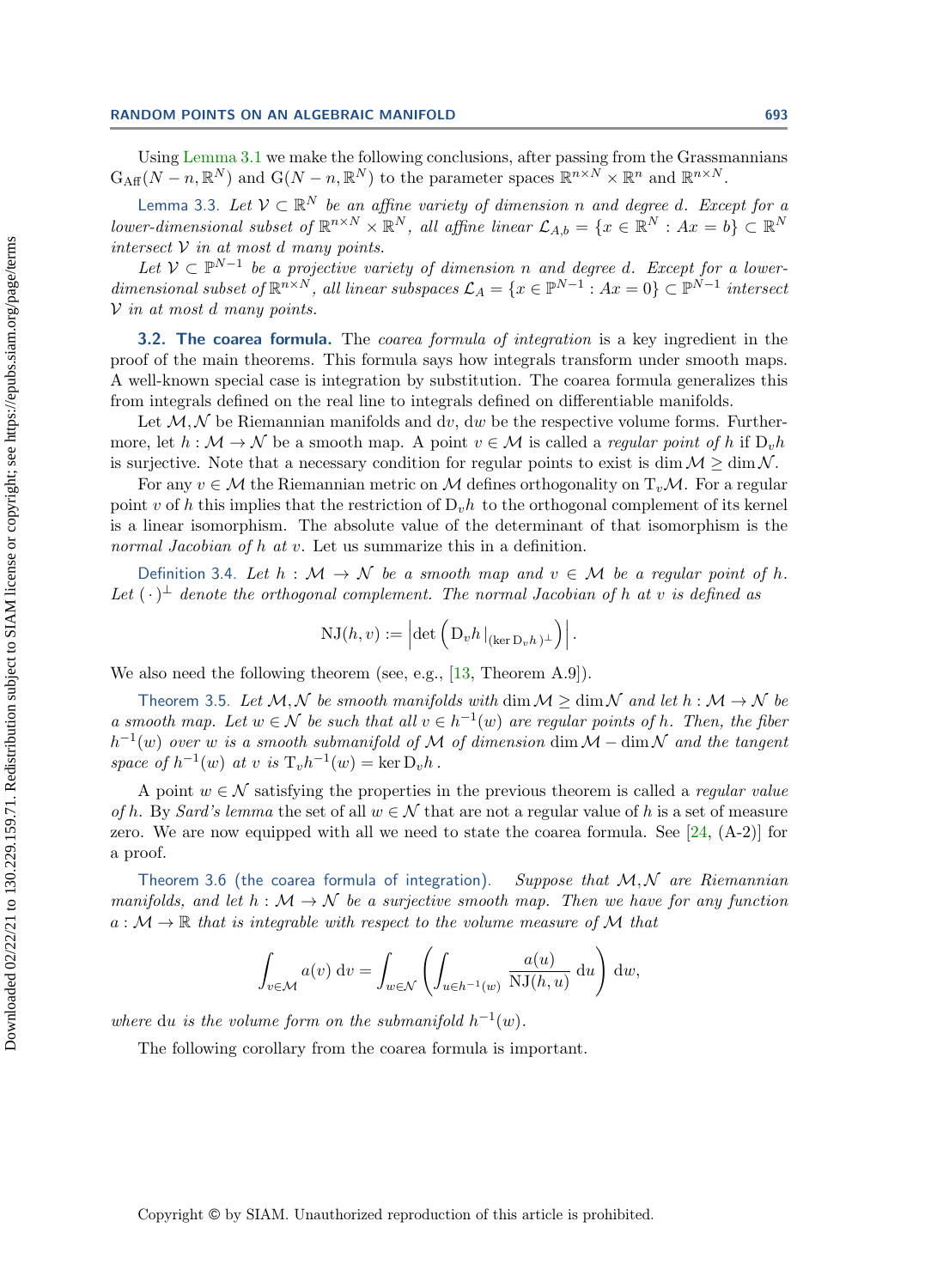694 PAUL BREIDING AND ORLANDO MARIGLIANO

Corollary 3.7. Let h:  $\mathcal{M} \rightarrow \mathcal{N}$  be a smooth surjective map of Riemannian manifolds.

(1) Let X be a random variable on M with density  $\beta$ . Then  $h(X)$  is a random variable on  $\mathcal N$  with density

$$
\gamma(y) = \int_{x \in h^{-1}(y)} \frac{\beta(x)}{\text{NJ}(h, x)} \, \mathrm{d}x.
$$
  
be a density on  $\mathcal{N}$  and for all  $y \in \mathcal{N}$ , let  $\rho_y$  be a density on  $h^{-1}(y)$ .

(2) Let  $\psi$  i The random variable X on M obtained by independently taking  $Y \in \mathcal{N}$  with density  $\psi$  and  $X \in h^{-1}(Y)$ with density  $\rho_Y$  has density

$$
\beta(x) = \psi(h(x))\rho_{h(x)}(x) \text{NJ}(h, x).
$$

Proof. The first part follows directly from the coarea formula. For the second part, it suffices to note that for measurable  $\mathcal{U} \subset \mathcal{M}$  we have

$$
\int_{y \in h(\mathcal{U})} \int_{x \in h^{-1}(y) \cap \mathcal{U}} \psi(h(x)) \rho_{h(x)}(x) dx dy = \int_{y \in h(\mathcal{U})} \int_{x \in h^{-1}(y) \cap \mathcal{U}} \frac{\beta(x)}{\text{NJ}(h, x)} dx dy
$$

$$
= \int_{x \in \mathcal{U}} \beta(x) dx;
$$

see also [\[13,](#page-20-14) Remark 17.11].

<span id="page-11-0"></span>3.3. Sampling from the density on affine-linear subspaces. Our method for sampling from an algebraic manifold involves taking a distribution  $\varphi$  on the parameter space  $\mathbb{R}^{n \times N} \times \mathbb{R}^n$ of hyperplanes of the right dimension which is easy to sample, and turning it into another density  $\psi$ . In this section, we explain how to sample from  $\psi$  with rejection sampling. In the following we denote elements of  $\mathbb{R}^{n \times N} \times \mathbb{R}^n$  by  $(A, b)$ .

<span id="page-11-1"></span>Proposition 3.8. Let  $\kappa$  be any number satisfying  $0 < \kappa \cdot \sup_{(A, b)} \overline{f}(A, b) \leq 1$ . Consider the binary random  $Z \in \{ 0, 1\}$  with  $\text{Prob}\{ Z = 1 \mid (A, b)\} = \kappa \overline{f}(A, b)$ . Then,  $\psi$  is the density of the conditional random variable  $((A, b) | Z = 1)$ .

*Proof.* We denote the density of the conditional random variable  $((A, b) | Z = 1)$  by  $\lambda$ . Bayes' theorem implies  $\lambda (A, b)$  Prob $\{ Z = 1 \} = \text{Prob}\{ Z = 1 | (A, b)\} \varphi (A, b)$ , which, by assumption, is equivalent to

$$
\lambda(A, b) = \frac{\kappa f(A, b) \varphi(A, b)}{\text{Prob}\{Z = 1\}}.
$$

By the definition of Z we have  $\text{Prob}\{ Z = 1\} = \kappa \mathbb{E}_{(A,b)\sim \varphi} \overline{f}(A, b).$  Hence,

$$
\lambda(A,b) = \frac{\overline{f}(A,b) \varphi(A,b)}{\mathbb{E}_{(A,b)\sim\varphi} \overline{f}(A,b)} = \psi(A,b).
$$

[Proposition 3.8](#page-11-1) shows that  $\psi$  is the density of a conditional distribution. A way to sample from such distributions is by rejection sampling: for sampling  $((A, b) | Z = 1)$  we may sample from the joint distribution  $(A, b, Z)$  and then keep only the points with  $Z = 1$ . The strong

$$
f_{\rm{max}}
$$

Downloaded 02/22/21 to 130.229.159.71. Redistribution subject to SIAM license or copyright; see https://epubs.siam.org/page/terms

Downloaded 02/22/21 to 130.229.159.71. Redistribution subject to SIAM license or copyright; see https://epubs.siam.org/page/terms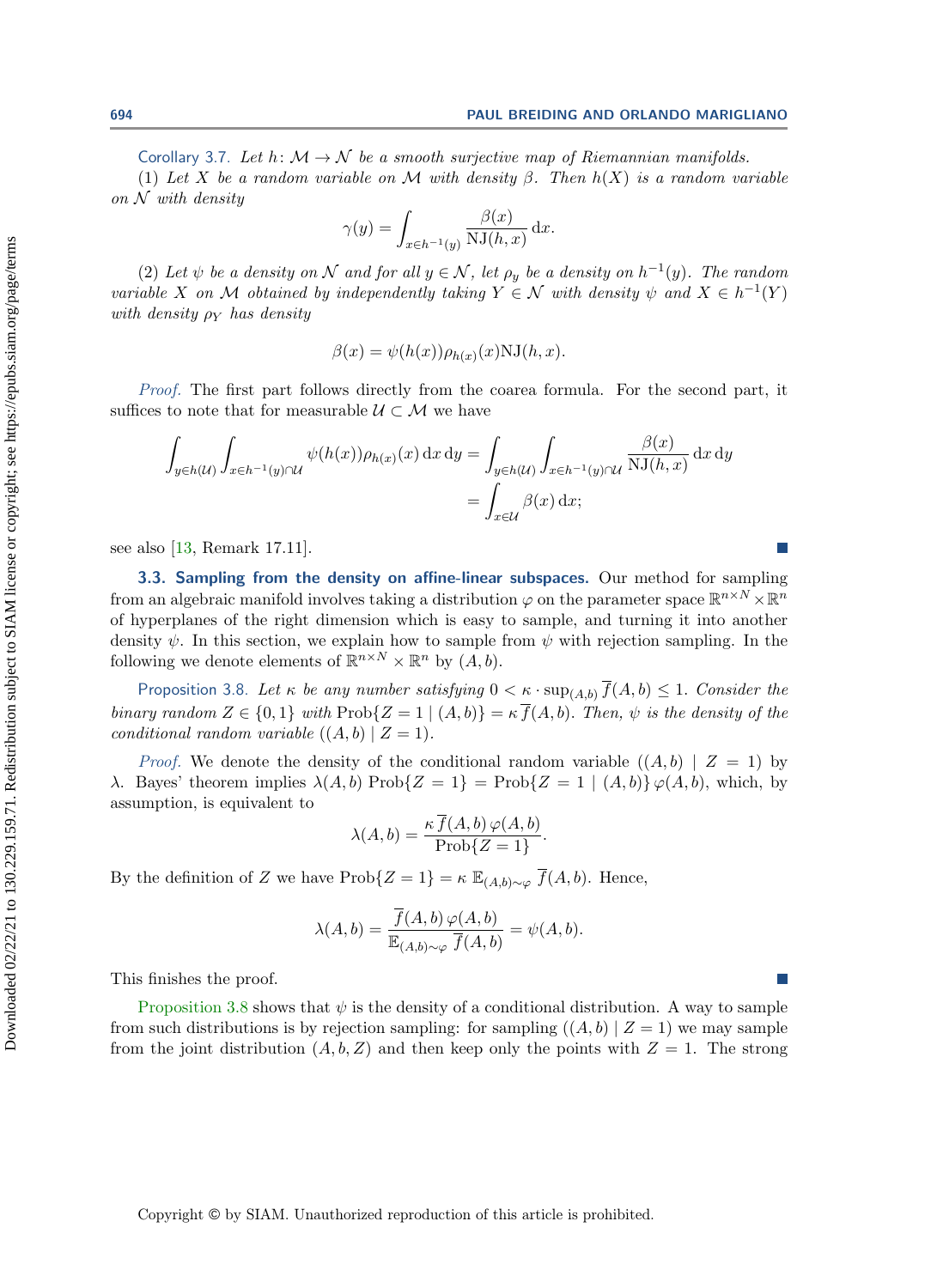law of large numbers implies the correctness of rejection sampling. Indeed, if  $(A_i, b_i, Z_i)$  is a sequence of i.i.d. copies of  $(A, b, Z)$  and  $\mathcal U$  is a measurable set with respect to the Lebesgue measure on  $\mathbb{R}^{n \times N} \times \mathbb{R}^n$ , then we have

$$
\frac{\#\{i \mid (A_i, b_i) \in \mathcal{U}, Z_i = z, i \le n\}}{\#\{i \mid Z_i = z, i \le n\}} = \frac{\frac{1}{n} \#\{i \mid (A_i, b_i) \in \mathcal{U}, Z_i = z, i \le n\}}{\frac{1}{n} \#\{i \mid Z_i = z, i \le n\}}\n\xrightarrow{\text{as.}} \frac{\text{Prob}\{(A, b) \in \mathcal{U}, Z = z\}}{\text{Prob}\{Z = z\}}\n= \frac{\text{Prob}}{(A, b)|Z=z}(\mathcal{U}).
$$

For sampling Z, however, we must compute a suitable  $\kappa$ . This can be done as follows. Let d be the degree of the ambient variety of M. We assume we know upper bounds K for  $f(x)$ and C for  $\|x\|^2$ , both as x ranges over  $\mathcal{M}$ , and set

$$
\kappa = \frac{1}{dK} \frac{\Gamma(\frac{n+1}{2})}{\sqrt{\pi}^{n+1}} \frac{1}{(1+C)^{\frac{n+1}{2}}}.
$$

Then we have  $0 < \kappa \bar{f}(A, b) \leq 1$  for all  $(A, b)$  as needed. With  $\kappa$ , we have everything we need to carry out the sampling method.

How to obtain the upper bounds K and  $C$ ? For K, we might just know the maximum of f. For example, if we want to sample from the uniform distribution, then we may use  $f = 1$ . In more complicated cases, we could approximate max f by repeatedly sampling  $(A, b) \sim \varphi$  and recording the highest value f takes on the points in the intersection  $\mathcal{M} \cap \mathcal{L}_{(A,b)}$ . Casella and Robert [\[16\]](#page-20-15) call this approach stochastic exploration.

We might know C a priori, for example, because we restrict the manifold  $\cal{M}$  to a box in  $\mathbb{R}^N$ . We can also restrict the manifold to a box after determining by sampling what the size of the box should be. We could also estimate max  $||x||^2$  by sampling as for max f. Sometimes we can also use *semidefinite programming* [\[6\]](#page-20-16) to bound polynomial functions like  $\| x\|^2$  on a variety. Note that the probability for rejection increases as  $C$  increases. We thus seek to find a C which is as small as possible. If our given function  $f$  is invariant under translation, we may translate  $\cal{M}$  to decrease C. For instance, sampling from the uniform distribution on the circle  $(x_1 - 100)^2 + (x_2 - 100)^2 = 1$  is the same as sampling on  $x_1^2 + x_1^2 = 1$  and then translating by adding (100, 100) to each sample point. The difference between the two is that for the first variety we need  $C = 101$ , whereas for the second we can use  $C = 1$ .

3.4. Sampling linear spaces in explicit form. Sometimes it is useful to sample the linear space  $\mathcal{L}_{A,b}$  in explicit form, and not in implicit form  $Ax = b$ . For instance, if  $\mathcal V$  is a hypersurface given by an equation  $F(x) = 0$ , then intersecting  $\mathcal V$  with a line  $u + tv$  can be done by solving the univariate equation  $F(u + tv) = 0$ . The next lemma shows how to pass from implicit to explicit representation in the Gaussian case.

Lemma 3.9. Let  $\mathcal L_{A,b} = \{ x \in \mathbb R^N \mid Ax = b\}$  be a random affine linear space given by i.i.d. standard Gaussian entries for  $A \in \mathbb{R}^{n \times N}$  and  $b \in \mathbb{R}^n$ . Consider another random linear space

$$
\mathcal{K}_{u,v_1,...,v_{N-m}} = \{u + t_1v_1 + \cdots + t_{N-n}v_{N-n} \mid t_1,...,t_{N-n} \in \mathbb{R}\},\
$$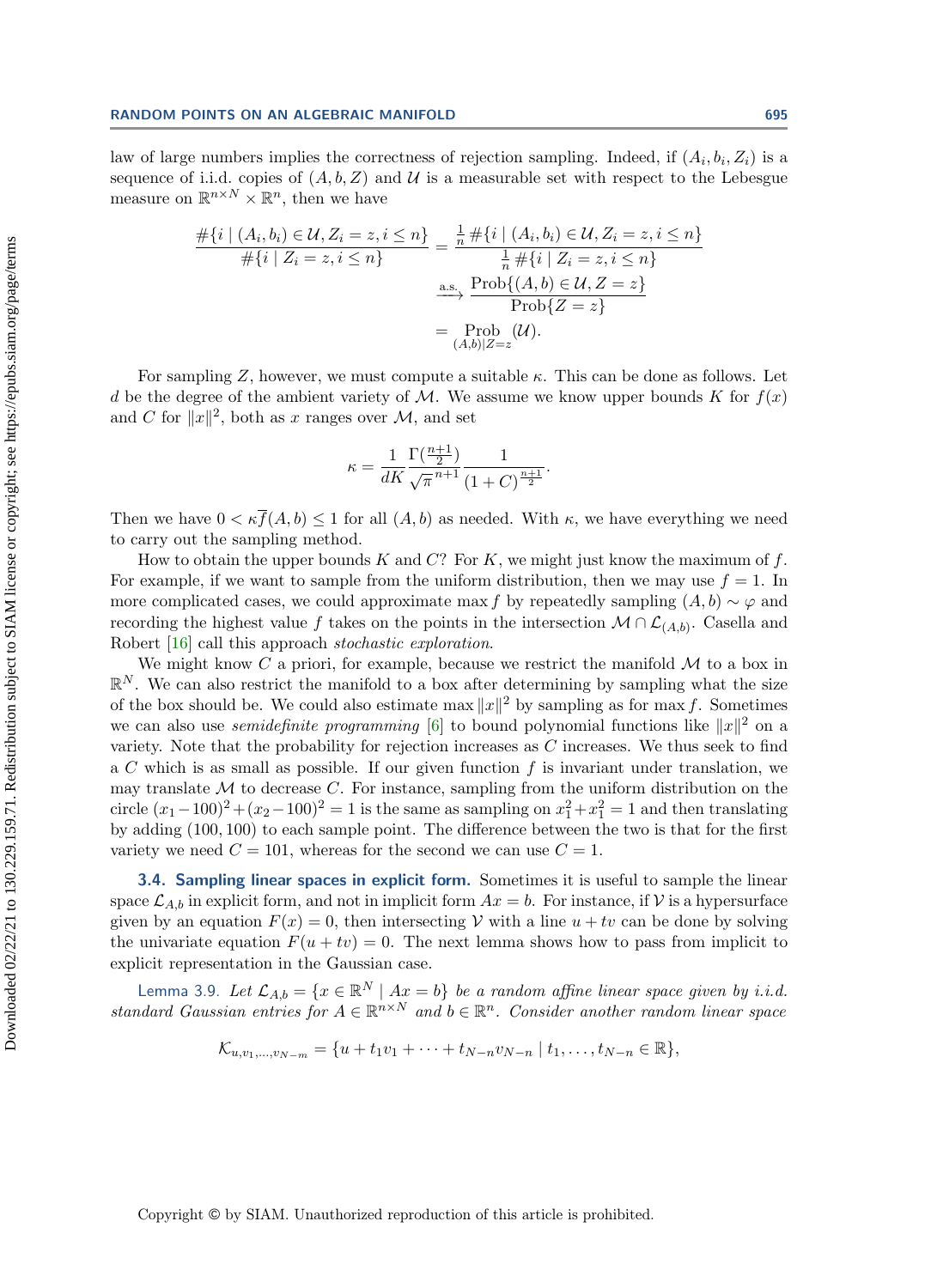where  $u, v_1, \ldots, v_{N-m}$  are obtained as follows. Sample a matrix  $U \in \mathbb{R}^{(N-n+1)\times (N+1)}$  with i.i.d. standard Gaussian entries, and let

$$
\begin{pmatrix} u \\ 1 \end{pmatrix}, \begin{pmatrix} v_1 \\ 0 \end{pmatrix}, \dots, \begin{pmatrix} v_{N-n} \\ 0 \end{pmatrix} \in \text{rowspan}(U).
$$

Then, we have  $\mathcal{K}_{u,v_1,...,v_{N-m}} \sim \mathcal{L}_{A,b}$ .

*Proof.* Consider the linear space  $\widetilde{\mathcal{L}}_{A,b} := \{ z \in \mathbb{R}^{N+1} \mid [A, -b]z = 0\}$ . This is a random linear space in the Grassmannian  $G(N + 1 - n, \mathbb{R}^{N+1})$ . The affine linear space is given as  $\mathcal L_{A,b} := \{ u + t_1v_1 + \cdots + t_{N - n}v_{N - n}\}$ , where

$$
\begin{pmatrix} u \\ 1 \end{pmatrix}, \begin{pmatrix} v_1 \\ 0 \end{pmatrix}, \ldots, \begin{pmatrix} v_{N-n} \\ 0 \end{pmatrix} \in \ker([A, -b]).
$$

Now the kernel of  $[A, -b]$  is a random linear space in  $G(n, \mathbb{R}^{N+1})$ , which is invariant under orthogonal transformations. By [\[30\]](#page-21-18) there is a unique orthogonally invariant probability distribution on the Grassmannian  $\mathbf{G}(n, \mathbb{R}^{N+1})$ . Since rowspan $(U)$  is also orthogonally invariant, we find that rowspan $(U) \sim \text{ker}([A, -b])$ , which concludes the proof.

<span id="page-13-0"></span>4. Proof of Theorem [1.1.](#page-2-0) We begin by giving an alternate description of the function  $\alpha (x).$ 

<span id="page-13-1"></span>Lemma 4.1.  $\alpha (x) = \int_{A\in \Bbb R^{n\times N}} \varphi (A, Ax)| \det(A|_{\mathrm{T}_x\mathcal{M}} )| \, \mathrm{d}A.$ 

*Proof.* Let  $\alpha'(x)$  be the right-hand side of the formula. Let  $U \in O(N)$  be an orthogonal matrix such that  $Ux = (0, \ldots, 0, x_N)^T$  and consider the manifold  $\mathcal{N} = U \cdot \mathcal{M}$ . We have  $\mathrm{T}_{Ux}\mathcal{N} = U \mathrm{T}_{x}\mathcal{M}$  and  $\det(A|_{\mathrm{T}_{x}\mathcal{M}}) = \det(AU^{T}|_{\mathrm{T}_{Ux}\mathcal{N}})$ . After the change of variables  $A \mapsto AU^{T}$ we get

$$
\alpha'(x) = \int_{A \in \mathbb{R}^{n \times N}} \left| \det(A|_{\mathrm{T}_{Ux} \mathcal{N}}) \right| \, \varphi(A, AUx) \, \mathrm{d}A.
$$

By definition of the Gaussian density, we have  $\varphi(A, AUx) = \frac{1}{(\sqrt{2\pi})^n} \phi(AR)$ , where  $\phi$  is the Gaussian density on  $\mathbb{R}^{n\times N}$  and  $R = \text{diag}(1, \ldots, 1, \sqrt{1 + x_N^2}) \in \mathbb{R}^{N \times N}$ . Let us write  $B = AR$ . A change of variables from  $A$  to  $B$  yields

$$
\alpha'(x) = \frac{1}{(1+x_N^2)^{\frac{n}{2}}\left(\sqrt{2\pi}\right)^n} \int_{B \in \mathbb{R}^{n \times N}} \left| \det(BR^{-1}|_{\mathrm{T}_{Ux}\mathcal{N}}) \right| \phi(B) \, \mathrm{d}B.
$$

Let  $W \in \mathbb{R}^{N \times n}$  be a matrix whose columns form an orthonormal basis for  $T_{Ux}\mathcal{N}$  and write  $M := R^{-1}W$ . Then we have  $\det(BR^{-1}|_{\mathrm{T}_{Ux}\mathcal{N}}) = \det(BM)$  and so

$$
\alpha'(x) = \frac{1}{(1+x_N^2)^{\frac{n}{2}}\sqrt{2\pi}^n} \mathop{\mathbb{E}}_{B \sim \phi} \left| \det(BM) \right|.
$$

We now write  $\mathbb E_{B\sim \phi} |\text{det}(BM)| = \mathbb E_{B\sim \phi} \text{det}(M^T B^T BM)^{\frac{1}{2}}$ . By [\[37,](#page-21-19) Theorem 3.2.5] the matrix  $C := M^T B^T B M \in \mathbb R^{n \times n}$  is a *Wishart matrix* with covariance matrix  $M^T M$ . By [\[37,](#page-21-19) Theorem

Copyright © by SIAM. Unauthorized reproduction of this article is prohibited.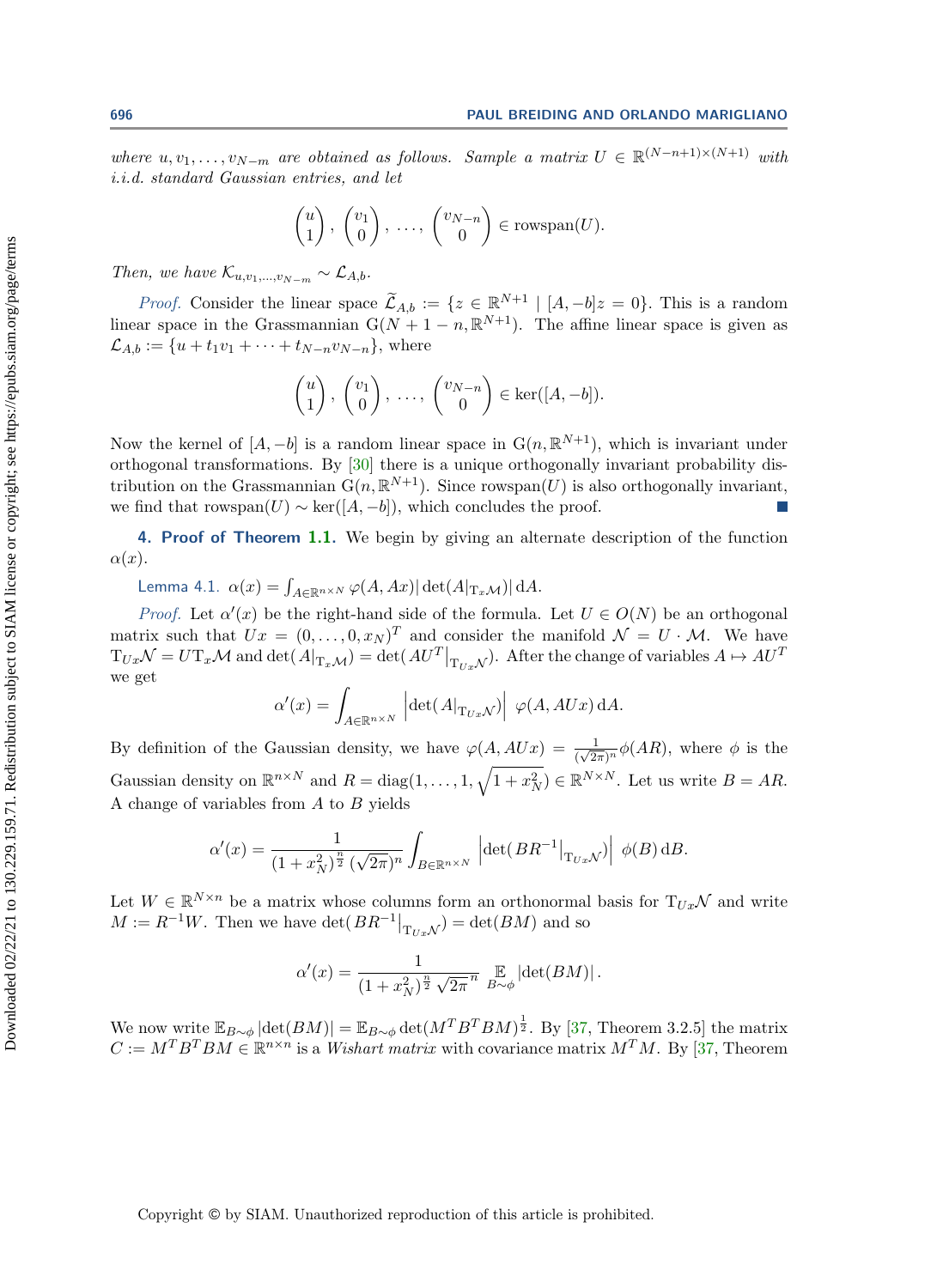3.2.15], we have  $\mathbb{E} \det(C)^{\frac{1}{2}} = \det(M^TM)^{\frac{1}{2}} \frac{1}{\sqrt{2}}$  $\overline{\pi}$  $\overline{\phantom{a}}$  $\overline{2}^n\Gamma(\frac{n+1}{2})$ . Altogether, this shows that

$$
\alpha'(x) = \frac{\det(M^T M)^{\frac{1}{2}}}{(1 + x_N^2)^{\frac{n}{2}}} \frac{\Gamma(\frac{n+1}{2})}{\sqrt{\pi}^{n+1}}.
$$

Moreover, we have

$$
M^{T} M = W^{T} R^{-T} R^{-1} W
$$
  
=  $W^{T}$  diag  $\left(1, ..., 1, \frac{1}{1 + x_{N}^{2}}\right) W$   
=  $1 - \frac{1}{1 + x_{N}^{2}} W$  diag $(0, ..., 0, x_{N}^{2}) W$ .

The second summand in the last expression is a rank-one matrix with the single nonzero eigenvalue  $-\frac{||W^T Ux||^2}{1+||Ux||^2}$ . Taking determinants we get

$$
\det(M^T M) = 1 - \frac{||W^T Ux||^2}{1 + ||Ux||^2} = \frac{1 + ||Ux||^2 - ||W^T Ux||^2}{1 + ||Ux||^2} = \frac{1 + ||x||^2 - ||\Pi_{T_x M} x||^2}{1 + ||x||^2},
$$

where  $\Pi_{\mathrm{T}_{x}\mathcal{M}}$  denotes the orthogonal projection onto the tangent space. Since we have  $||x||^2 || \Pi_{\mathrm{T}_x\mathcal{M}} x ||^2 = \langle x, \Pi_{\mathrm{N}_x\mathcal{M}} x\rangle ,$  this implies

$$
\alpha'(x) = \frac{\sqrt{1 + \langle x, \Pi_{N_x \mathcal{M}} x \rangle}}{(1 + x_N^2)^{\frac{n+1}{2}}} \frac{\Gamma\left(\frac{n+1}{2}\right)}{\sqrt{\pi}^{n+1}} = \alpha(x).
$$

This concludes the proof.

We are now prepared to prove Theorem [1.1.](#page-2-0)

*Proof of Theorem* [1.1](#page-2-0). We first prove the first part. The support of  $\overline{f}(A, b)$  is a full dimensional subset of  $\mathbb{R}^{n \times N} \times \mathbb{R}^n$  and it is contained in the complement of the set of all  $(A, b)$ for which  $\mathcal M \cap \mathcal L_{A,b} = \emptyset$ . We let X denote the interior of the support of  $\overline{f}(A, b)$ , so that  $\Bbb E_{(A, b)\sim \varphi} \ \overline{f}(A, b) = \int_{\mathcal X} \overline{f}(A, b)\varphi(A, b)\mathrm{d}(A, b).$ 

Let  $\pi \colon \mathbb R^{n \times N} \times \mathcal{M} \to \mathcal{X}$  be the map sending a pair  $(A, x)$  to  $(A, Ax)$ . We have  $D_{(A,x)}\pi (\dot{A}, \dot{x})$  $=(\dot{A}, \dot{A}x + A\dot{x})$ , so the derivative of  $\pi$  can be identified with the matrix  $\begin{pmatrix} 1 & 0 \\ * & A \end{pmatrix}$ . This shows that  $\mathrm{NJ}(\pi , (A, x)) = |\det(A|_{\mathrm{T}_x\mathcal{M}})|$ . Therefore, by [Theorem 3.6,](#page-10-0)

$$
\mathop{\mathbb{E}}_{(A,b)\sim\varphi} \overline{f}(A,b) = \int_{\mathbb{R}^{n\times N}\times\mathcal{M}} \frac{f(x)}{\alpha(x)} |\det(A|_{\mathrm{T}_x\mathcal{M}})| \varphi(A,Ax) d(A,x).
$$

The projection  $\mathbb{R}^{n \times N} \times \mathcal{M} \rightarrow \mathcal{M}$  on the second factor has normal Jacobian one everywhere. Applying [Theorem 3.6](#page-10-0) again yields

$$
\mathop{\mathbb{E}}_{(A,b)\sim\varphi} \overline{f}(A,b) = \int_{\mathcal{M}} \frac{f(x)}{\alpha(x)} \left( \int_{\mathbb{R}^{n\times N}} |\det(A|_{T_x\mathcal{M}})| \varphi(A,Ax) \, \mathrm{d}A \right) \mathrm{d}x = \int_{\mathcal{M}} f(x) \mathrm{d}x,
$$

the second inequality by [Lemma 4.1.](#page-13-1) This proves the first part.

Copyright © by SIAM. Unauthorized reproduction of this article is prohibited.

 $\mathcal{C}^{\mathcal{A}}$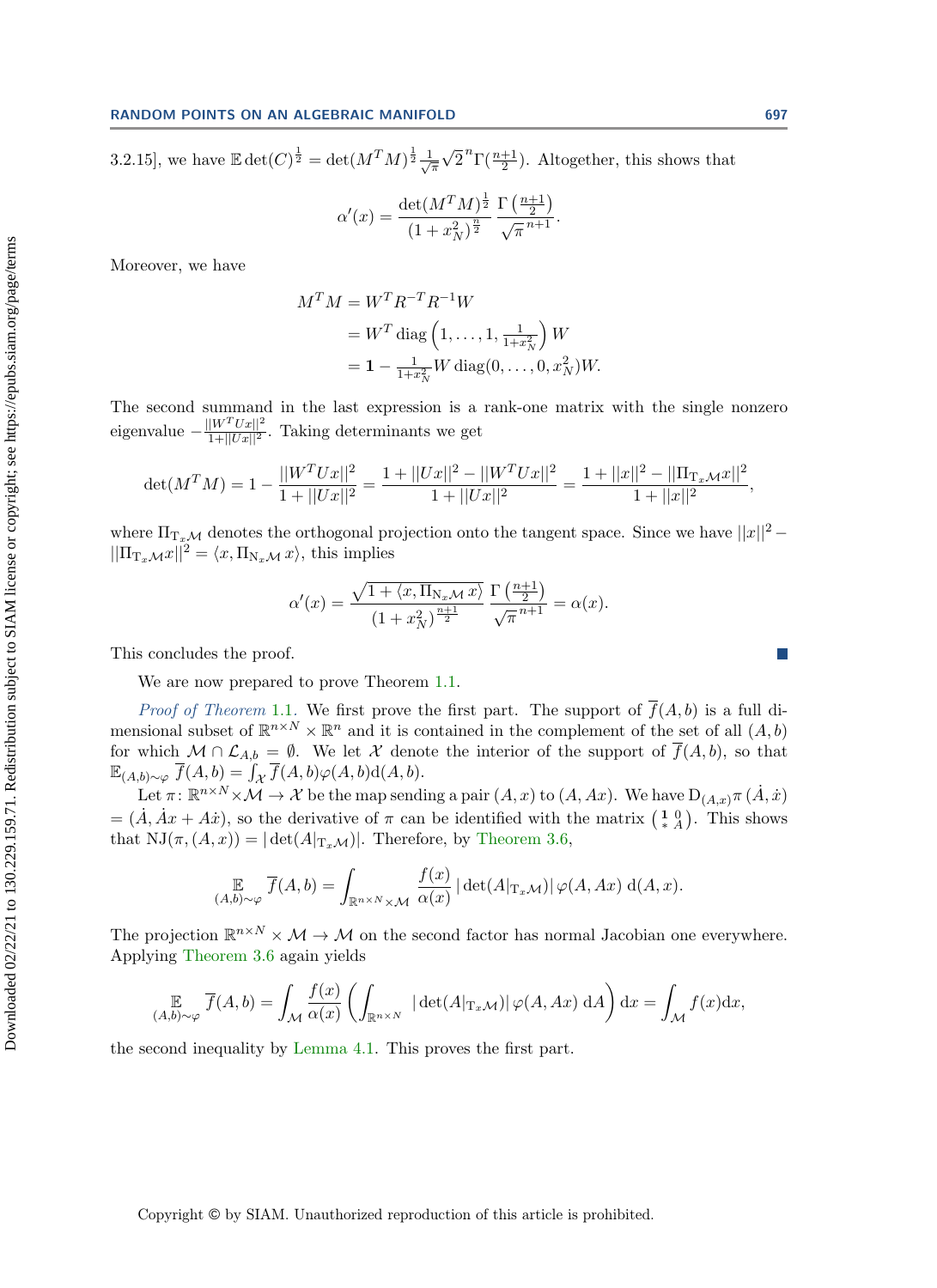Now, we prove the second part, where we assume that  $f : \mathcal{M} \rightarrow \mathbb{R}_{>0}$  is nonnegative. Recall that  $\psi(A, b) = \frac{\varphi(A, b)f(A, b)}{\mathbb{E}_{\varphi}(\overline{f})}$ . Since  $\mathbb{E}_{\varphi}(\overline{f}) = \int_{\mathcal{M}} f(x)dx$  is positive and finite by the first part of the theorem, we find that  $\psi$  is a well-defined probability density. The support of  $\psi$  is contained in the closure of  $\mathcal X$  and therefore  $\mathcal M \cap \mathcal L_{A,b}$  is almost surely nonempty and finite.

Let  $Y = (A, x) \in \mathbb{R}^{n \times N} \times \mathcal{M}$  be the random variable defined by first choosing  $(A, b) \sim$  $\psi$  and then taking  $x \in \mathcal{M} \cap \mathcal{L}_{A,b}$  with probability  $f(x)\alpha (x)^{-1}\overline{f}(A, b)^{-1}$ . By construction,  $\pi (Y) \sim \psi$ . We use [Corollary 3.7\(](#page-10-1)2) and find that Y has density

$$
\beta(A, x) = \frac{\psi(A, Ax)f(x)NJ(\pi, (A, x))}{\alpha(x)\overline{f}(A, Ax)}.
$$

Recall that  $\mathrm{NJ}(\pi , (A, x)) = |\det(A |_{\mathrm{T}_x\mathcal{M}} )|$  and that the projection  $\mathbb{R}^{n \times N} \times \mathcal{M} \to \mathcal{M}$  on the second factor has normal Jacobian one everywhere. Therefore, by [Corollary 3.7\(](#page-10-1)1), the random point  $x \in \mathcal{M}$  has density  $\gamma$  with

$$
\gamma(x) = \int_{A \in \mathbb{R}^{n \times N}} \beta(A, x) dA
$$
  
=  $\frac{f(x)}{\alpha(x)} \int_{A \in \mathbb{R}^{n \times N}} \frac{\psi(A, Ax)| \det(A|_{T_x} \mathcal{M})}{\overline{f}(A, Ax)} dA$   
=  $\frac{f(x)}{\alpha(x) \mathbb{E}_{\varphi}(\overline{f})} \int_{A \in \mathbb{R}^{n \times N}} \varphi(A, Ax)| \det(A|_{T_x} \mathcal{M}) | dA.$ 

Using [Lemma 4.1](#page-13-1) yields  $\gamma(x) = \frac{f(x)}{\mathbb{E}_{\varphi}(\overline{f})}$ . This finishes the proof of Theorem [1.1.](#page-2-0)

<span id="page-15-0"></span>**5. Proof of Lemma [1.2.](#page-2-1)** First, we can bound  $\alpha (x) \geq \frac{1}{1+\epsilon n n}$  $\frac{1}{1+\sup_{x\in \mathcal{M}} \| x\|^2} \frac{\Gamma(\frac{n+1}{2})}{\sqrt{\pi}^{n+1}}$ . Let d be the degree of the ambient variety of M. With probability one  $\overline{\mathcal{M} \cap \mathcal{L}_{A,b}}$  consists of at most d points and so we have

$$
\mathbb{E}_{(A,b)\sim\varphi} \overline{f}(A,b)^2 = \mathbb{E}_{(A,b)\sim\varphi} \left( \sum_{x \in \mathcal{M} \cap \mathcal{L}_{A,b}} \frac{f(x)}{\alpha(x)} \right)^2
$$
\n
$$
\leq \mathbb{E}_{(A,b)\sim\varphi} \left( \sum_{x \in \mathcal{M} \cap \mathcal{L}_{A,b}} \frac{|f(x)|}{\alpha(x)} \right)^2
$$
\n
$$
\leq \mathbb{E}_{(A,b)\sim\varphi} \left( \sum_{x \in \mathcal{M} \cap \mathcal{L}_{A,b}} \frac{\sup_{x \in \mathcal{M}} |f(x)|}{\inf_{x \in \mathcal{M}} \alpha(x)} \right)^2
$$
\n
$$
\leq d^2 \left( 1 + \sup_{x \in \mathcal{M}} ||x||^2 \right)^{n+1} \frac{\pi^{n+1}}{\Gamma(\frac{n+1}{2})^2} \sup_{x \in \mathcal{M}} f(x)^2.
$$

We also have  $\sigma^2(\overline{f}) \leq \mathbb{E}_{(A, b)\sim \varphi} \overline{f}(A, b)^2$  and, therefore,

<span id="page-15-1"></span>(5.1) 
$$
\sigma^{2}(\overline{f}) \leq d^{2} \left(1 + \sup_{x \in \mathcal{M}} \|x\|^{2}\right)^{n+1} \frac{\pi^{n+1}}{\Gamma\left(\frac{n+1}{2}\right)^{2}} \sup_{x \in \mathcal{M}} f(x)^{2}
$$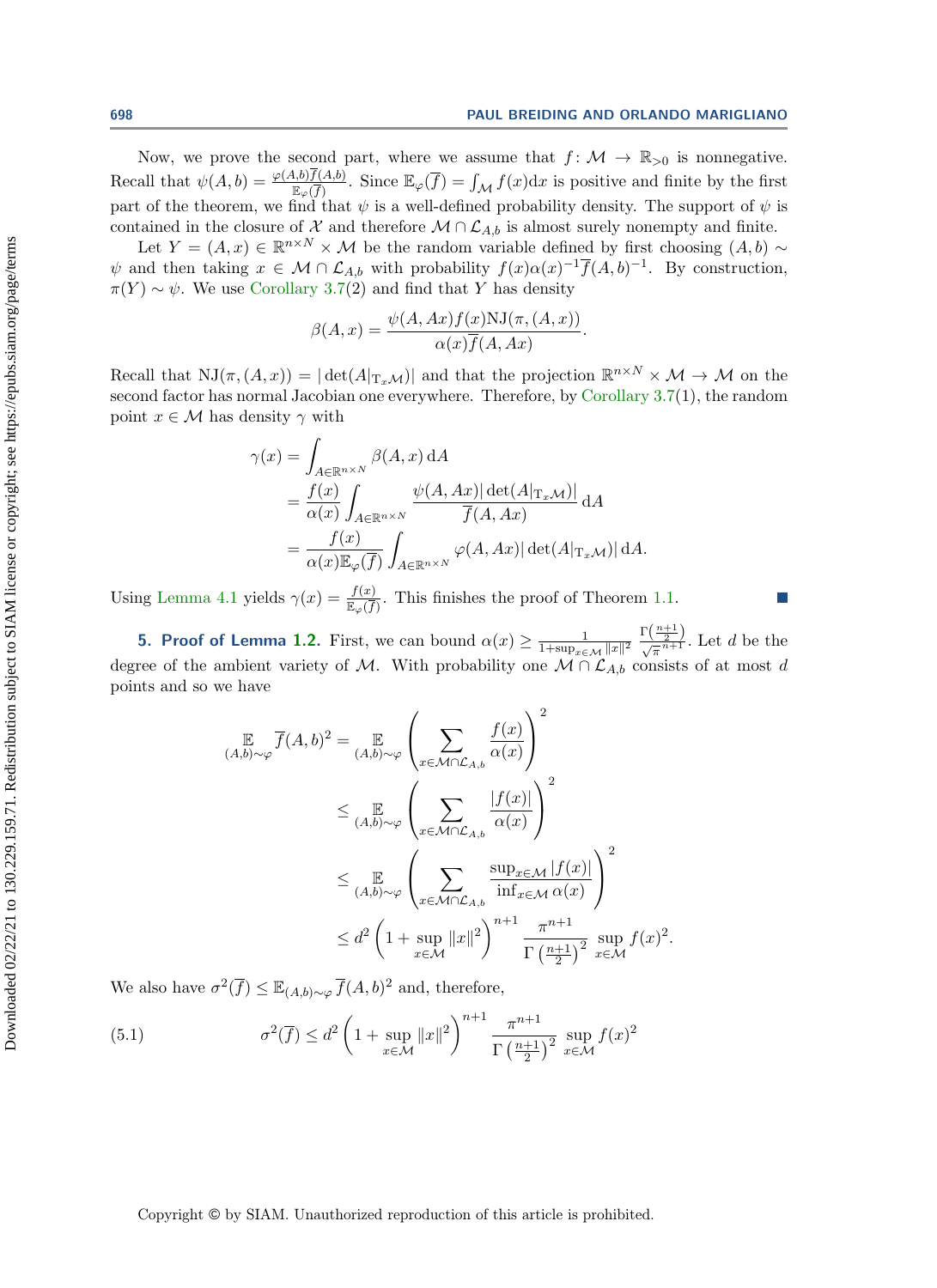is finite. We may therefor use Chebyshev's inequality to deduce that

(5.2) 
$$
\text{Prob}\left\{ \left| E(f,k) - \int_{\mathcal{M}} f(x) \, dx \right| \geq \varepsilon \right\} \leq \frac{\sigma^2(\overline{f})}{\varepsilon^2 k}.
$$

This finishes the proof.

<span id="page-16-0"></span>6. Sampling from projective manifolds. In this section we prove variations of Theorem [1.1](#page-2-0) for projective algebraic manifolds.

Real projective space  $\mathbb{P}^{N-1}$  from section [3](#page-8-0) is a compact Riemannian manifold with a canonical metric, the Fubini-Study metric. Namely, let  $p : \mathbb{R}^N \setminus \{0\} \rightarrow \mathbb{P}^{N-1}$  be the canonical projection. Restricted to the unit sphere  $\mathbb{S}^{N-1}$ , the projection p identifies antipodal points. We define a subset  $\mathcal{U} \subset \mathbb{P}^{N-1}$  to be open if and only if  $p|_{\mathbb{S}^{N-1}}^{-1}(\mathcal{U})$  is open. This gives  $\mathbb{P}^{N-1}$ the structure of a differential manifold. The Riemannian structure on  $\mathbb{P}^{N-1}$  is defined as  $\langle \dot{a}, \dot{b} \rangle := \langle D_x p^{-1} \dot{a}, D_x p^{-1} \dot{b} \rangle$  for  $\dot{a}, \dot{b} \in T_x \mathbb{P}^{N-1}$ . This metric is called the Fubini-Study metric, and it induces the *standard measure* on  $\mathbb{P}^{N-1}$ .

We say that  $\mathcal M$  is a projective algebraic manifold if it is an open submanifold of the smooth part of a real projective variety  $\mathcal{V} \subset \mathbb{P}^{N-1}$ . We assume M to be *n*-dimensional, and consider a function  $f: \mathcal{M} \rightarrow \mathbb{R}_{\geq 0}$  with a well-defined scaled probability density  $f(x)/\int_{\mathcal{M}} f(x)dx$ . For  $A \in \mathbb{R}^{n \times N}$ , define the linear space  $\mathcal{L}_A = \{ x \in \mathbb{P}^{N-1} \mid Ax = 0 \}$  and write

$$
\overline{f}(A) := \sum_{x \in \mathcal{M} \cap \mathcal{L}_A} f(x).
$$

In this section, we denote by  $\varphi_{\ell}$  the density of the multivariate standard normal distribution on  $\mathbb R^\ell$ .

<span id="page-16-1"></span>Theorem 6.1. In the notation introduced above, (1) let f be an integrable function on  $\cal M$ . We have

$$
\int_{\mathcal{M}} f(x) d(x) = \text{vol}(\mathbb{P}^n) \underset{A \sim \varphi_{n \times N}}{\mathbb{E}} \overline{f}(A);
$$

(2) let f be nonnegative and assume that the integral  $\int_{\mathcal M} f(x) d(x)$  is finite and nonzero. Let  $X \in \mathcal{M}$  be the random variable obtained by choosing  $\widetilde{A} \in \mathbb{R}^{n \times N}$  with probability  $\psi(A) :=$  $\varphi (A) f(A)$  $\frac{\varphi(A) f(A)}{\mathbb{E}_{A\sim \varphi_{n\times N}} \bar{f}(A)}$  and one of the finitely many points  $X \in \mathcal{M} \cap \mathcal{L}_A$  with probability  $f(x)/f(A)$ . Then X is distributed according to the density  $f(x)/\int_{\mathcal M} f(x)dx$ .

Remark 6.2. In [\[27,](#page-21-20) section 2.4] Lairez proved a similar theorem for the uniform distribution on complex projective varieties.

Sampling  $\mathcal{L}_A$  with  $A \sim \varphi_{n\times N}$  yields a special distribution on the Grassmannian  $G(N - n - 1, \mathbb{P}^{N-1})$ . By [\[30\]](#page-21-18) there is unique orthogonally invariant probability measure  $\nu$  on  $G(N - n - 1, \mathbb{P}^{N-1})$ . Since the distribution of the kernel of a Gaussian A is invariant under orthogonal transformations, the projective plane  $\mathcal{L}_A = \{ x \in \Bbb P^{N-1} : Ax = 0 \}$  has distribution  $\nu$ .

Furthermore, setting  $f = 1$  in [Theorem 6.1](#page-16-1) gives the formula

$$
\mathrm{vol}(\mathcal{M})=\mathrm{vol}(\mathbb{P}^n)\underset{A\sim\varphi_{n\times N}}{\mathbb{E}}|\mathcal{M}\cap\mathcal{L}_A|.
$$

This is the kinematic formula for projective manifolds from [\[24,](#page-21-17) Theorem 3.8] in disguise.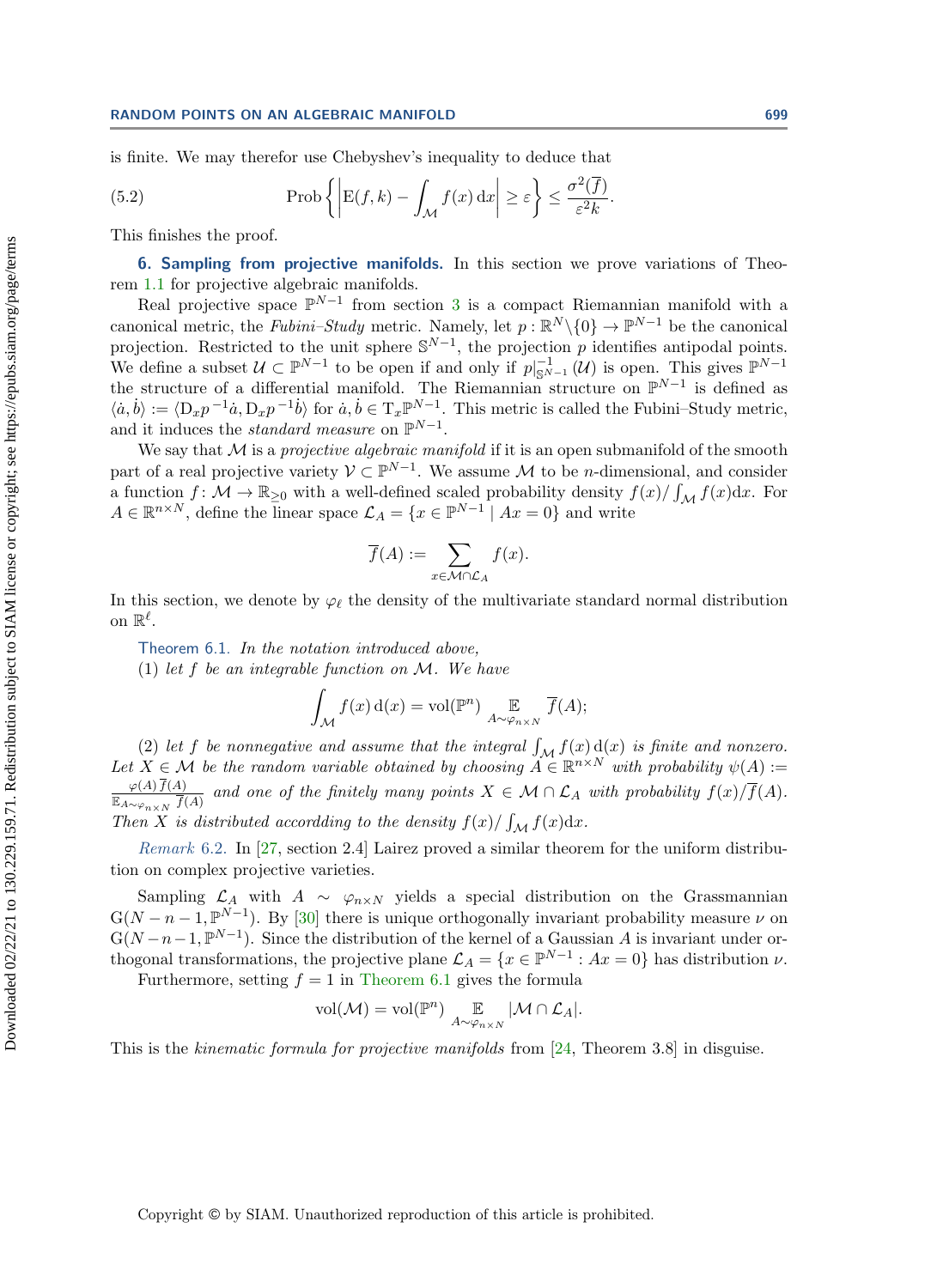Before we can prove [Theorem 6.1,](#page-16-1) we have to prove an auxiliary lemma, similar to [Lemma 4.1.](#page-13-1)

<span id="page-17-1"></span>Lemma 6.3. For any  $x \in \mathcal{M}$  we have

$$
\int_{A \in \mathbb{R}^{n \times N}:Ax=0} |\det(A|_{\mathrm{T}_x \mathcal{M}})| \varphi_{n \times N}(A) dA = \frac{1}{\mathrm{vol}(\mathbb{P}^n)}.
$$

In particular, the integral is independent of x.

*Proof.* Let  $\mathcal{H}(x) := \{ A \in \mathbb{R}^{n \times N} \mid Ax = 0 \}.$  It is a linear subspace of  $\mathbb{R}^{n \times N}$  of codimension *n*. Let  $U \in \mathbb{R}^{N \times n}$  be a matrix whose columns form an orthonormal basis for  $T_x\mathcal{M}$ , so that  $\det(A|_{\mathrm{T}_x\mathcal{M}} ) = \det(AU)$ . Furthermore, let  $O \in \mathbb{R}^{N \times N}$  be an orthogonal matrix with  $Ox = e_1$ , where  $e_1 = (1, 0, \ldots, 0)^T \in \mathbb{R}^N$ . Then,  $\mathcal{H}(e_1)O = \mathcal{H}(x)$ . Making a change of variables  $A \mapsto AO$  we get

<span id="page-17-0"></span>(6.1) 
$$
\int_{A \in \mathcal{H}(x)} |\det(A|_{T_x \mathcal{M}})| \varphi_{n \times N}(A) dA = \int_{A \in \mathcal{H}(e_1)} |\det(AOU)| \varphi_{n \times N}(AO) dA.
$$

We have  $\varphi_{n\times N} (AO) = \varphi_{n\times N} (A)$ , because the Gaussian distribution is orthogonally invariant. Moreover, any  $A \in \mathcal{H}(e_1)$  is of the form  $A = [0, A']$  with  $A' \in \mathbb{R}^{n \times (N-1)}$ , and we have  $\varphi_{n\times N} (A) = \frac{1}{\sqrt{2n}}$  $\frac{1}{2\pi} \varphi_{n \times (N-1)}(A')$ . Let us denote by O' the lower  $(N - 1) \times n$  part of OU, so that  $AOU = A'O'$ . It follows that  $(6.1)$  is equal to

$$
\frac{1}{\sqrt{2\pi}^n} \int_{A' \in \mathbb{R}^{n \times (N-1)}} |\det(A'O')| \varphi_{n \times (N-1)}(A') \, \mathrm{d}A'.
$$

We show that O' has orthonormal columns: since  $\mathcal{M} \subset \mathbb S^{N-1}$ , the tangent space  $T_x\mathcal{M}$  is orthogonal to x, which implies  $U^T x = 0$ . Furthermore,  $e_1^T O U = (U^T O^T e_1)^T = (U^T x)^T$ . It follows that the first row of  $OU$  contains only zeros and so the columns of  $O'$  must be pairwise orthogonal and of norm one. A standard Gaussian matrix multiplied with a matrix with orthonormal columns is also standard Gaussian, so we have

$$
\int_{A' \in \mathbb{R}^{n \times (N-1)}} |\det(A'O')| \varphi_{n \times (N-1)}(A') \, dA' = \int_{M \in \mathbb{R}^{n \times n}} |\det(M)| \varphi_{n \times n}(M) \, dM.
$$

This implies

$$
\int_{A \in \mathcal{H}(x)} \varphi_{n \times N}(A) |\det(A|_{\mathrm{T}_x \mathcal{M}})| \, \mathrm{d}A = \frac{\mathbb{E}_{M \sim \varphi_{n \times n}} |\det(M)|}{\sqrt{2\pi}^n}.
$$

Finally, we compute  $vol(\mathbb{P}^n) = \frac{1}{2}vol(\mathbb{S}^n) =$  $\sqrt{\pi}^{n+1}$  $\frac{\sqrt{\pi}}{\Gamma(\frac{n+1}{2})}$ , and by [\[37,](#page-21-19) Theorem 3.2.15], we have  $\mathbb E_{M\sim \varphi_{n\times n}} \det(M^TM)^{\frac{1}{2}} = \frac{1}{\sqrt{n}}$  $\overline{\pi}$  $\overline{\phantom{a}}$  $\overline{2}^n\Gamma(\frac{n+1}{2})$ . This finishes the proof.

*Proof of Theorem* [6.1](#page-16-1). We define  $\mathcal{I} := \{(A, x) \in \mathbb{R}^{n \times N} \times \mathcal{M} \mid Ax = 0\}$ . It is an algebraic subvariety of  $\mathbb{R}^{n\times N} \times \mathcal{M}$ . One can show that  $\mathcal I$  is smooth, but for our purposes it suffices to integrate over the dense subset of  $\mathcal I$  that is obtained by removing potential singularities from  $\tau$ .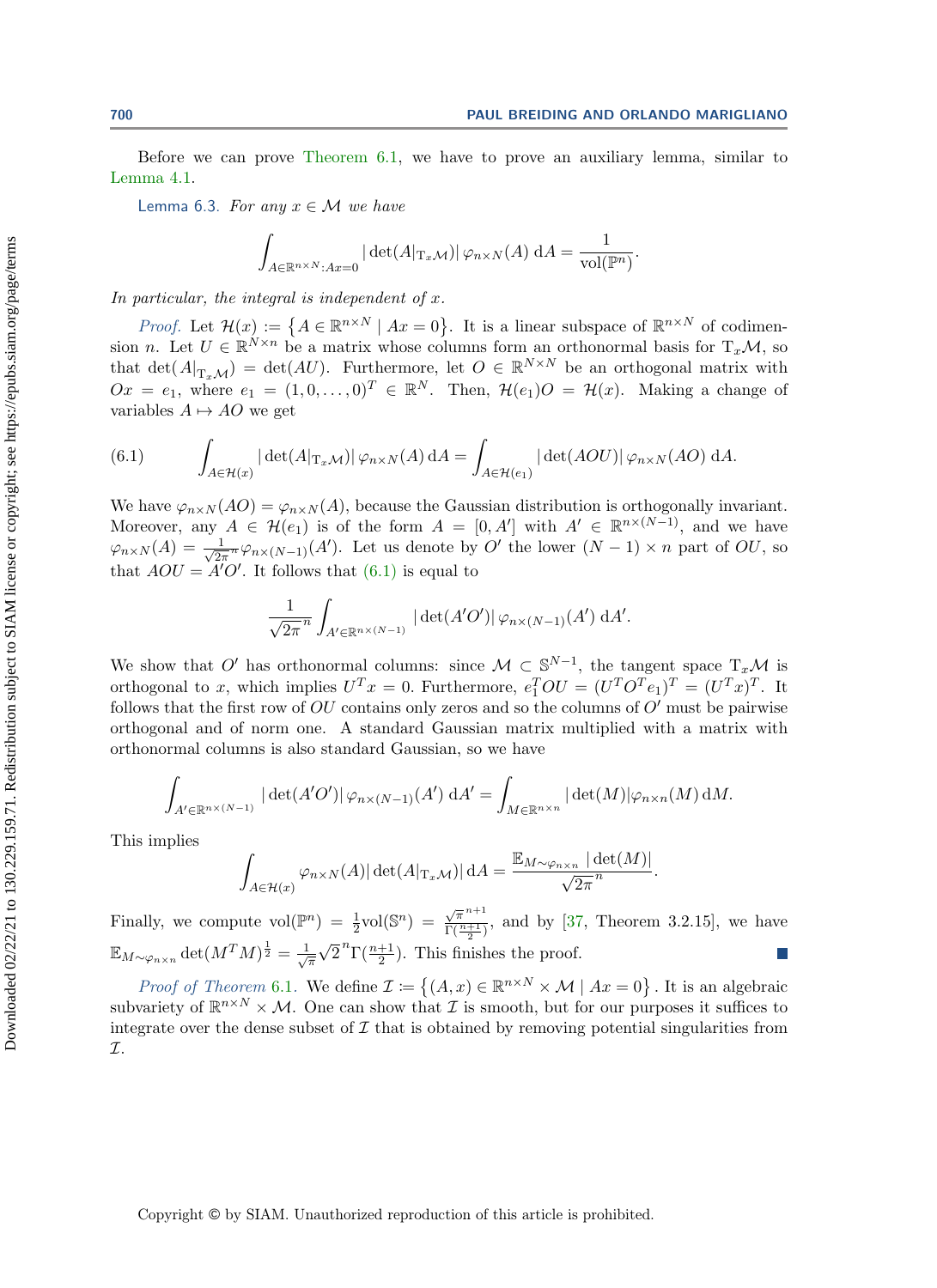Let  $\pi_1$  and  $\pi_2$  be the projections from  $\mathcal I$  to  $\Bbb R^{n\times N}$  and  $\mathcal M$ , respectively. Applying [Theo](#page-10-0)[rem 3.6](#page-10-0) first to  $\pi_1$  and then to  $\pi_2$  yields

$$
\mathop{\mathbb{E}}_{A \sim \varphi_{n \times N}} \overline{f}(A) = \int_{\mathcal{M}} f(x) \left( \int_{A \in \pi_1(\pi_2^{-1}(x))} \varphi_{n \times N}(A) \frac{\mathrm{NJ}(\pi_2, (A, x))}{\mathrm{NJ}(\pi_1, (A, x))} \, \mathrm{d}A \right) \mathrm{d}x.
$$

By [\[7,](#page-20-17) section 13.2, Lemma 3], the ratio of normal Jacobians in the integrand equals  $|\det(A|_{\mathrm{T}_x\mathcal{M}})|$ . We get

$$
\mathbb{E}_{A \sim \varphi_{n \times N}} \overline{f}(A) = \int_{\mathcal{M}} f(x) \left( \int_{A \in \pi_1(\pi_2^1(x))} \varphi_{n \times N}(A) |\det(A|_{\mathrm{T}_x \mathcal{M}})| \, \mathrm{d}A \right) \mathrm{d}x
$$
\n
$$
= \frac{1}{\mathrm{vol}(\mathbb{P}^n)} \int_{\mathcal{M}} f(x) \mathrm{d}x;
$$

the second equality by [Lemma 6.3.](#page-17-1) This proves the first part.

Let now  $Y \in \mathcal{I}$  be the random variable obtained by choosing  $A \in \mathbb{R}^{n \times N}$  with distribution  $\psi (A) = \frac{\varphi (A) f(A)}{\mathbb{E}_{A\sim \varphi_{n\times N}} \bar{f}(A)}$  and, independently of A, a point  $x \in \mathcal{M} \cap \mathcal{L}_A$  with probability  $f(x)\overline{f}(A)^{-1}$ . Then, by construction,  $X = \pi_2(Y)$ . Let  $\gamma$  be the density of X. Applying the first part of [Corollary 3.7](#page-10-1) to  $\pi_1$  and then the second part to  $\pi_2$ , we have

$$
\gamma(x) = \int_{(A,x)\in\pi_2^{-1}(x)} \frac{\psi(A)f(x)NJ(\pi_2,(A,x))}{\overline{f}(A)NJ(\pi_1,(A,x))} dA
$$
  
\n
$$
= \frac{f(x)}{\mathbb{E}_{\varphi}(\overline{f})} \int_{(A,x)\in\pi_2^{-1}(x)} \varphi(A) |\det(A|_{\mathcal{T}_x\mathcal{M}})| dA
$$
  
\n
$$
= \frac{f(x)}{\mathbb{E}_{\varphi}(\overline{f})} \frac{1}{\text{vol}(\mathbb{P}^n)}
$$
  
\n
$$
= \frac{f(x)}{\int_{\mathcal{M}} f(x) dx};
$$

the last penultimate equality again by [Lemma 6.3,](#page-17-1) and the last equality by the first part of the theorem. This finishes the proof.

<span id="page-18-0"></span>**7. Comparison with previous work.** We now briefly review the use of kinematic formulas in applications and compare our method to them.

In [\[8\]](#page-20-6), the authors use a Crofton-type formula for curves to establish a link between a discrete cut metric on a grid, which is an object in combinatorial optimization, and a Euclidean metric on  $\mathbb{R}^2$ . This is then applied to a problem in image segmentation.

In [\[28\]](#page-21-7), the authors use the Cauchy formula and Crofton formula to compute Minkowski measures (e.g., surface area, perimeter) of discrete binary 2-dimensional or 3-dimensional pictures given as a grid of white or black pixels. Since the picture is discrete, the set of lines is also appropriately discretized, as well as Crofton's formula itself. So the difference to our method here lies in the discretization. In [\[29\]](#page-21-8), a more efficient way to evaluate the discretized Crofton's formula is proposed, using run-length encoding.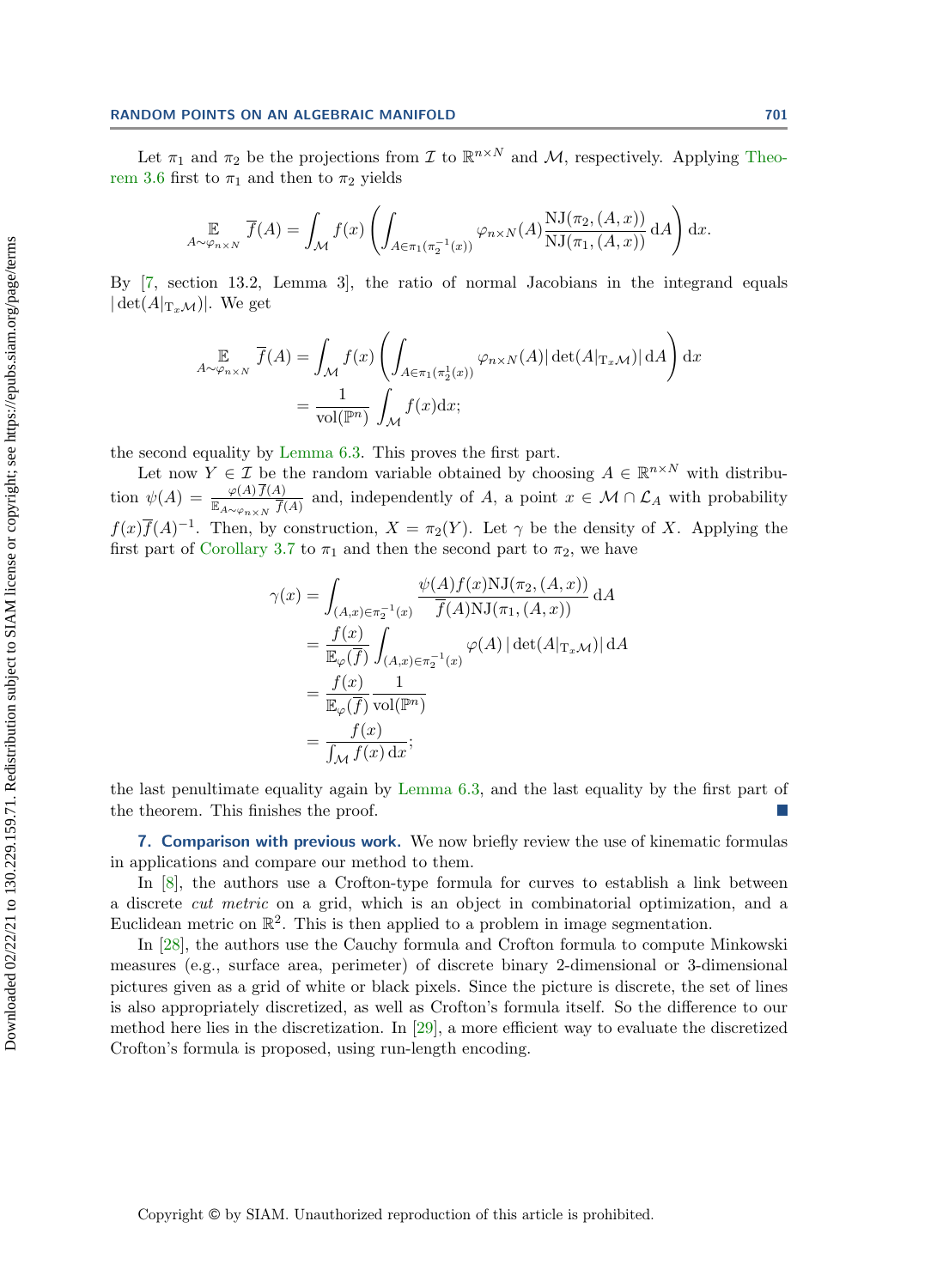<span id="page-19-1"></span>

Figure 7.1. The plot shows estimates for the volumes of two curves  $M$  obtained from empirical estimates for  $1 \leq k \leq 10^5$  samples. On the left, M is the curve from [\(2.1\)](#page-3-1). On the right, M is the ellipse  $\{ x \in \Bbb R^2 \mid (x/3)^2 + y^2 - 1 = 0 \}$ . Its volume is known and shown by the black line. The blue curve shows our method, and the red curve shows the method from [\[35\]](#page-21-9), where we have used the circle of radius 3 for  $\mathcal{E}$ . Our method is guaranteed to converge to the true volume of M for  $k \rightarrow \infty$ , while the other method is not, as exemplified by the plot. Our method seems to converge at least as quickly as the other method, if not slightly faster.

In [\[35\]](#page-21-9), the authors use Crofton's formula to approximate the volume of a body  $\cal M$ . They use a different sampling method, which goes as follows: (1) Find a compact body  $\mathcal E$  containing  $\mathcal M$ , of known volume vol( $\mathcal E$ ), such that the space of lines intersecting  $\mathcal E$  is approximately the same as the space of lines intersecting M. For example,  $\mathcal E$  could be a sphere containing M. (2) Sample uniformly from the set of lines that intersect  $\mathcal{E}$ . (3) Compute the total number of intersection points of all the sampled lines with  $\mathcal E$  (call it g) and with  $\mathcal M$  (call it h). (4) Approximate the volume of  $\mathcal M$  as  $\frac{h}{g}$  vol $(\mathcal E)$ .

As the authors write in [\[35\]](#page-21-9), this method can only give an approximation for the volume of M. Its accuracy depends on the choice of  $\mathcal E$ , i.e., on how well the uniform distribution on the set of lines intersecting  $\mathcal E$  approximates the same with respect to  $\mathcal M$ . On the other hand, our method is guaranteed to converge to the true volume given enough samples. We tested both methods on the curve  $\cal{M}$  from [\(2.1\)](#page-3-1) as well as on the ellipse  $\mathcal{M}_1 =$  $\{ x \in \Bbb R^2 \mid (x/3)^2 + y^2 - 1 = 0 \}$ , choosing  $\mathcal E$  to be the centered circle of radius 3. We plotted the results in [Figure 7.1.](#page-19-1)

Finally, we want to mention [\[19,](#page-21-21) [36\]](#page-21-22). In these works the authors derive MCMC methods for sampling  $\mathcal M$  by intersecting it with random subspaces moving according to the kinematic *measure* in  $\mathbb{R}^N$ . This is related to our discussion from the introduction, where we proposed sampling from  $\psi (A, b)$  using MCMC methods. Taking this approach and comparing it to [\[19,](#page-21-21) [36\]](#page-21-22) is left for future work as we discuss in the next section.

<span id="page-19-0"></span>**8. Discussion.** We explained a new method to sample from a manifold  $\mathcal M$  described by polynomial implicit equations. The implementation we described generates independent samples from the density  $\psi (A, b)$  by rejection sampling, hence, independent points  $x \in \mathcal{M}$ . As we made experiments, we observed some downsides of our method. Namely, our method becomes slow when the degree of the variety is large in which case it is not easy to find a good  $\kappa$ , and the rejection rate in the sampling process becomes infeasibly large.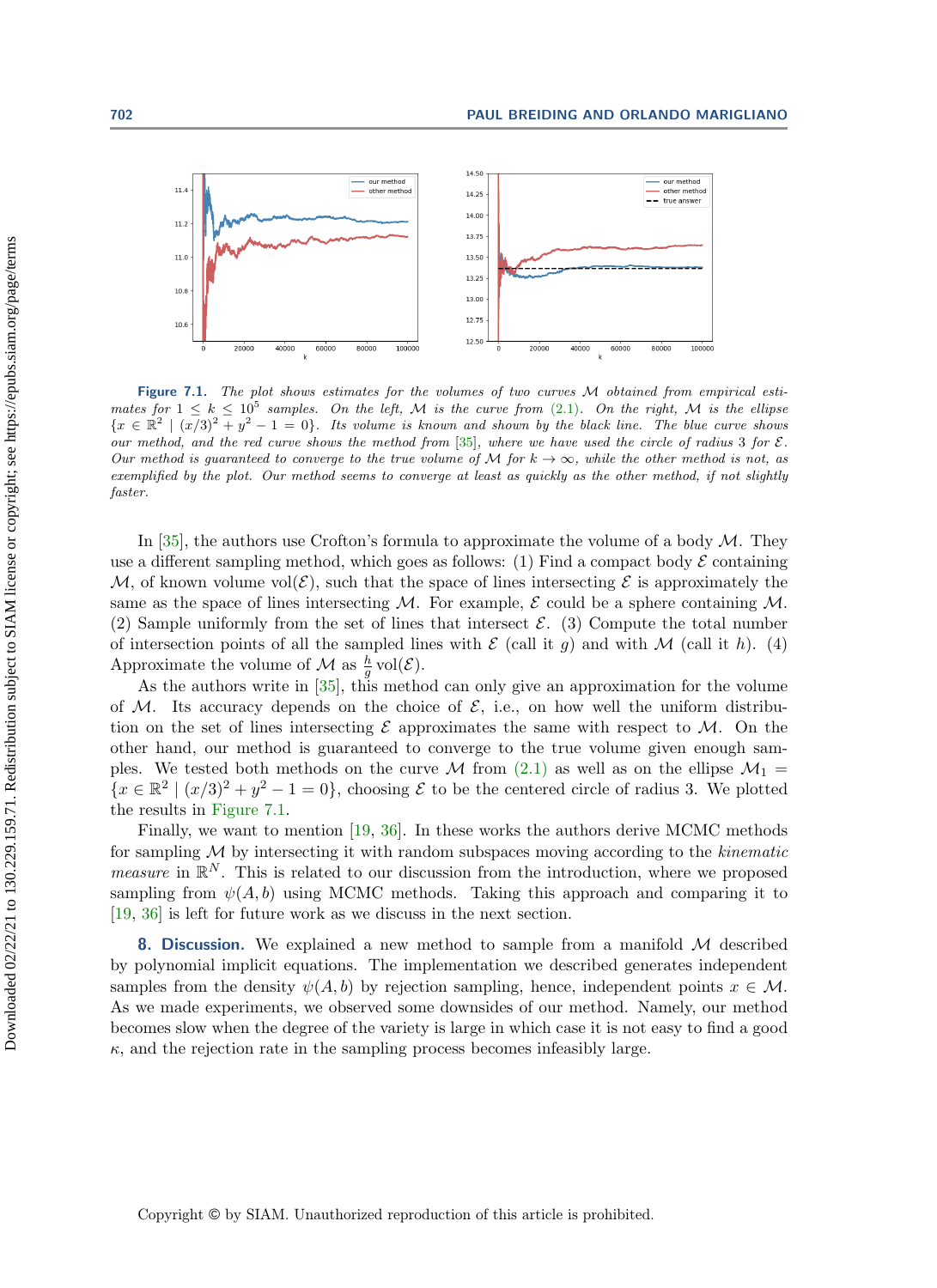## RANDOM POINTS ON AN ALGEBRAIC MANIFOLD 703

But we could also sample from  $\psi (A, B)$  using an MCMC method with the goal of improving the rejection rate, at the cost of introducing dependencies between samples. In contrast to the known MCMC methods for nonlinear manifolds, our method would employ MCMC on a flat space. We name using MCMC methods for sampling  $\psi (A, B)$  as a possible direction for future research.

Acknowledgments. We would like to thank the following people for helping us with this article: Diego Cifuentes, Benjamin Gess, Christiane G\"orgen, Tony Lelievre, Mateusz Michalek, Max von Renesse, Bernd Sturmfels, and Sascha Timme. We also would like to thank two anonymous referees for valuable comments on the paper.

## **REFERENCES**

- <span id="page-20-9"></span>[1] PAUL BREIDING, *Energy minimization*,
- <span id="page-20-7"></span>[https://juliahomotopycontinuation.org/examples/energy-minimization/.](https://juliahomotopycontinuation.org/examples/energy-minimization/) [2] PAUL BREIDING, Monte Carlo integration,
	- [https://www.juliahomotopycontinuation.org/examples/monte-carlo-integration/.](https://www.juliahomotopycontinuation.org/examples/monte-carlo-integration/)
- <span id="page-20-8"></span>[3] Paul Breiding, Sampling, [https://www.juliahomotopycontinuation.org/examples/sampling/.](https://www.juliahomotopycontinuation.org/examples/sampling/)
- <span id="page-20-3"></span>[4] D. Bates, J. Hauenstein, A. Sommese, and C. Wampler, Bertini: Software for Numerical Algebraic Geometry, <https://doi.org/10.7274/R0H41PB5> (2013).
- <span id="page-20-13"></span>[5] U. BAUER, Ripser: A Lean C++ Code for Computation of Vietoris-Rips Persistence Barcodes, https://github.com/Ripser/ripser.
- <span id="page-20-16"></span>[6] G. Blekherman, P. Parrilo, and R. Thomas, Semidefinite Optimization and Convex Algebraic Geometry, MOS-SIAM Ser. Optim. 13, SIAM, Philadelphia, 2012.
- <span id="page-20-17"></span>[7] L. Blum, F. Cucker, M. Shub, and S. Smale, Complexity and Real Computation, Springer, New York, 1998, [https://doi.org/10.1007/978-1-4612-0701-6.](https://doi.org/10.1007/978-1-4612-0701-6)
- <span id="page-20-6"></span>[8] Y. BOYKOV AND V. KOLMOGOROV, Computing geodesics and minimal surfaces via graph cuts, in Proceedings of the Ninth IEEE International Conference on Computer Vision, IEEE Computer Society, Los Alamitos, CA, 2003, pp. 23-33.
- <span id="page-20-11"></span>[9] C. BRAMMER AND D. NELSON, Toward consistent terminology for cyclohexane conformers in introductory  $organic$   $chemistry,$  J. Chem. Educ. 88 (2011), pp. 292-294.
- <span id="page-20-4"></span>[10] P. BREIDING AND S. TIMME, HomotopyContinuation.jl - a package for solving systems of polynomial equations in Julia, Mathematical Software  $-$  ICMS 2018, Lecture Notes in Computer Science 10931, Springer, Cham, Switzerland, 2018.
- <span id="page-20-10"></span>[11] W. H. Brown and L. S. Brown, Organic Chemistry, Enhanced Edition, Vol. 5, Brooks Cole, Pacific Grove, CA, 2010.
- <span id="page-20-0"></span>[12] M. BRUBAKER, M. SALZMANN, AND R. URTASUN, A family of MCMC methods on implicitly defined  $manifolds, Proc. Mach. Learn. Res. (PHLR), 22 (2012), pp. 161-172.$
- <span id="page-20-14"></span>[13] P. BÜRGISSER AND F. CUCKER, *Condition: The Geometry of Numerical Algorithms*, Grundlehren Math. Wiss. 349, Springer, Heidelberg, 2013.
- <span id="page-20-1"></span>[14] S. Byrne and M. Girolami, Geodesic Monte Carlo on embedded manifolds, Scand. J. Stat., 41 (2013), pp. 825-845.
- <span id="page-20-2"></span>[15] B. CALDERHEAD AND M. GIROLAMI, Riemann manifold Langevin and Hamiltonian Monte Carlo methods, J. Roy. Statist. Soc. Ser. B, 73 (2011), pp. 123-214.
- <span id="page-20-15"></span>[16] G. CASELLA AND C. ROBERT, Monte Carlo Statistical Methods, Springer Texts Statist., Springer, New York, 2004.
- <span id="page-20-5"></span>[17] T. Chen, T. Lee, T. Li, and N. Ovenhouse, HOM4PS: A Software Package for Solving Polynomial Systems by the Polyhedral Homotopy Continuation Method.
- <span id="page-20-12"></span>[18] E. Dufresne, P. B. Edwards, H. A. Harrington, and J. D. Hauenstein, Sampling real algebraic varieties for topological data analysis, in International Conference on Machine Learning and Applications, IEEE, Piscataway, NJ, 2018, pp. 1531-1536.